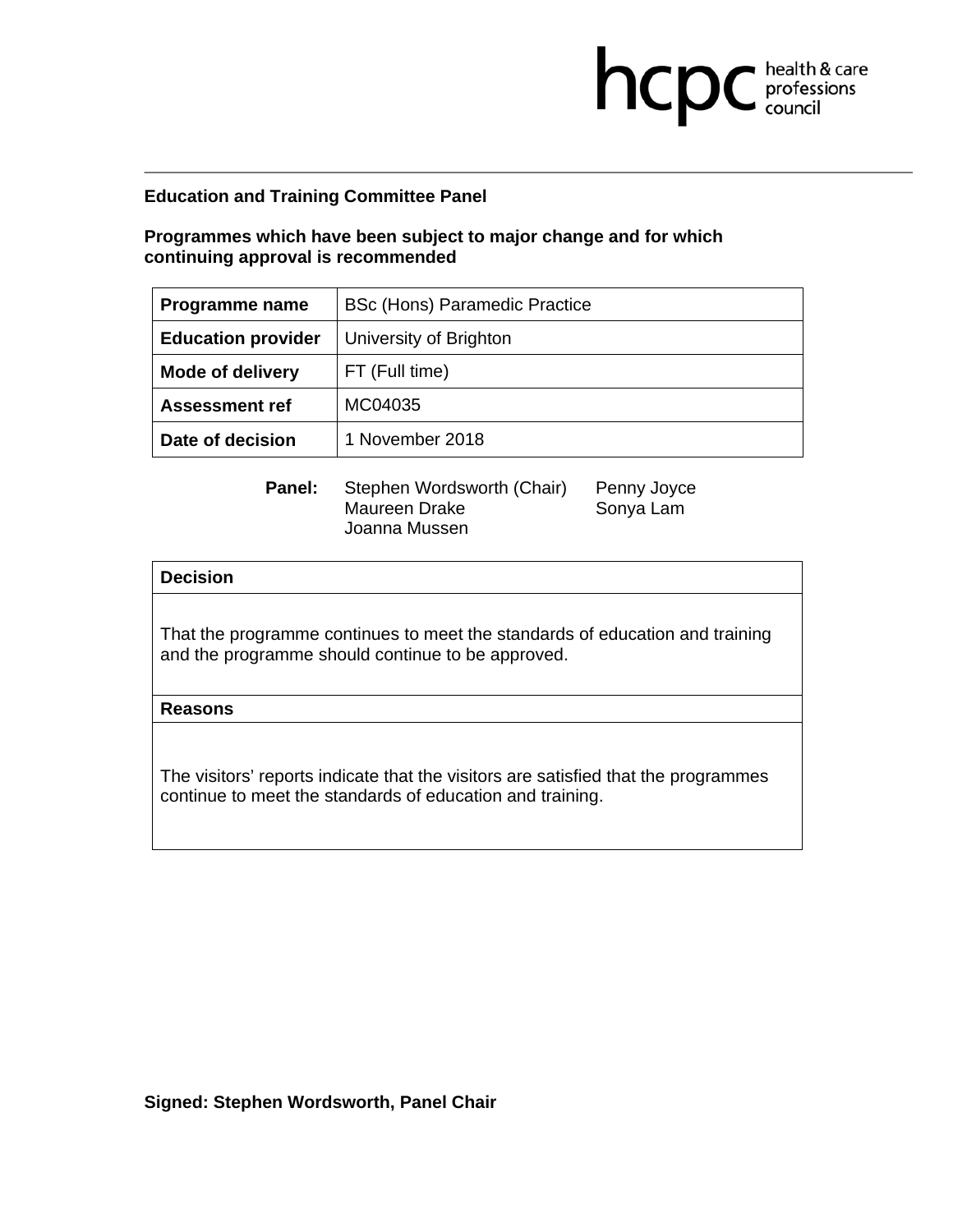**Programmes which have been subject to major change and for which continuing approval is recommended** 

| Programme name            | <b>MA Social Work</b>    |
|---------------------------|--------------------------|
| <b>Education provider</b> | University of Chichester |
| <b>Mode of delivery</b>   | FT (Full time)           |
| <b>Assessment ref</b>     | MC03998                  |
| Date of decision          | 1 November 2018          |

**health & care** 

| <b>Panel:</b> | Stephen Wordsworth (Chair) | Penny Joyce |
|---------------|----------------------------|-------------|
|               | Maureen Drake              | Sonya Lam   |
|               | Joanna Mussen              |             |

## **Decision**

That the programme continues to meet the standards of education and training and the programme should continue to be approved.

#### **Reasons**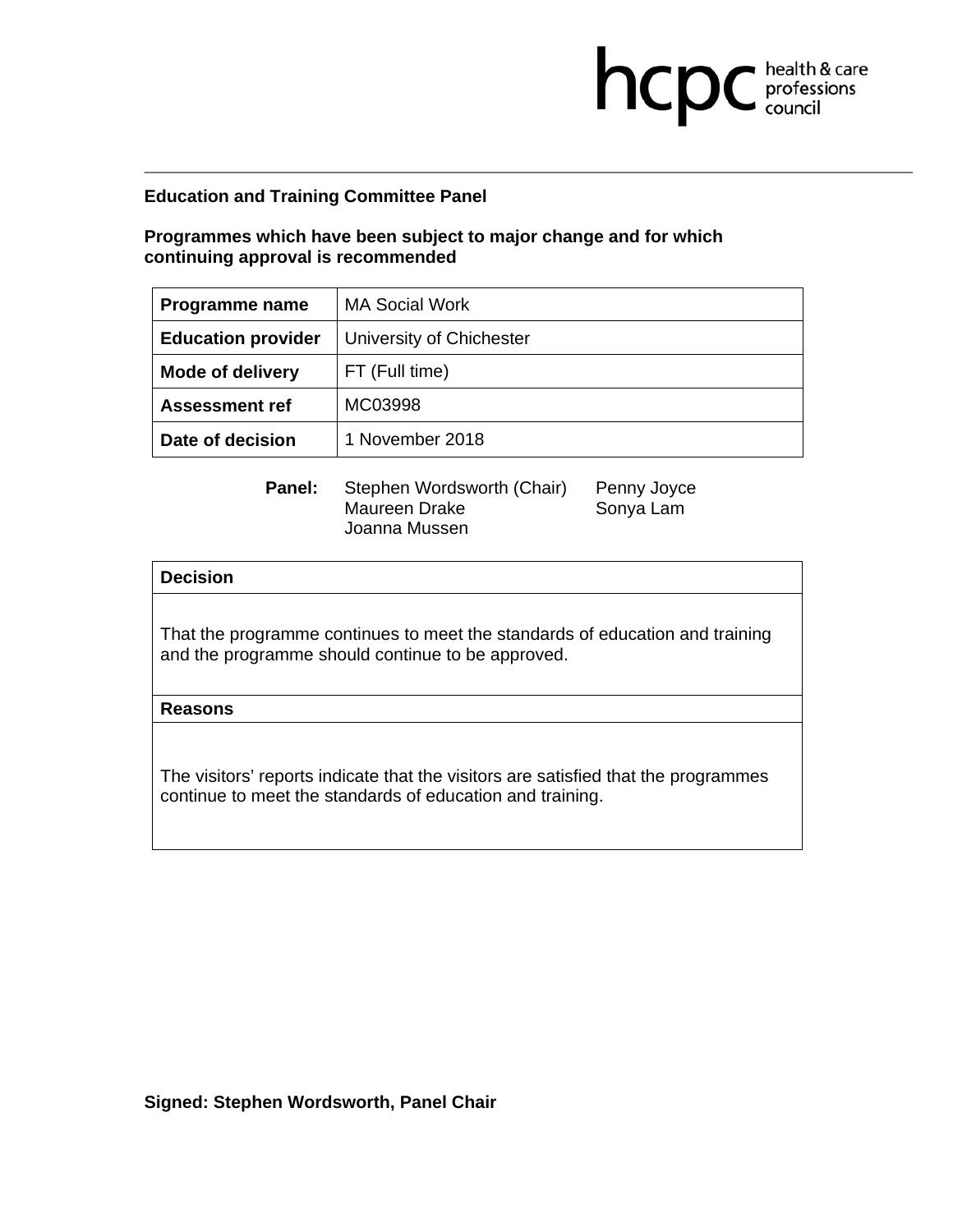**Programmes which have been subject to major change and for which continuing approval is recommended** 

| Programme name            | <b>PGDip Social Work</b> |
|---------------------------|--------------------------|
| <b>Education provider</b> | University of Chichester |
| <b>Mode of delivery</b>   | FT (Full time)           |
| <b>Assessment ref</b>     | MC04015                  |
| Date of decision          | 1 November 2018          |

**health & care** 

| Panel: | Stephen Wordsworth (Chair) | Penny Joyce |
|--------|----------------------------|-------------|
|        | Maureen Drake              | Sonya Lam   |
|        | Joanna Mussen              |             |

## **Decision**

That the programme continues to meet the standards of education and training and the programme should continue to be approved.

#### **Reasons**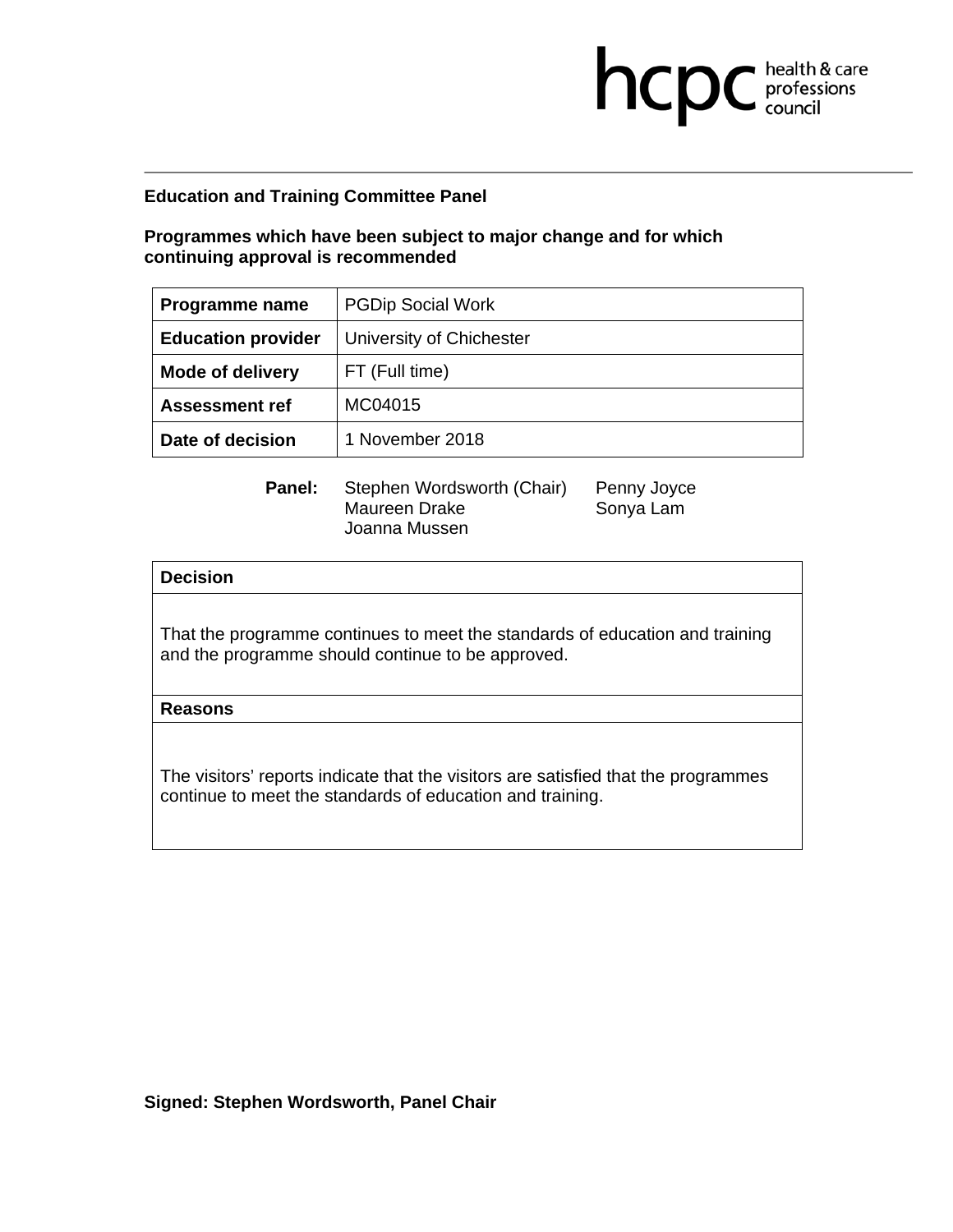**Programmes which have been subject to major change and for which continuing approval is recommended** 

| Programme name            | <b>Pg Dip Dietetics</b>                |
|---------------------------|----------------------------------------|
| <b>Education provider</b> | <b>Cardiff Metropolitan University</b> |
| <b>Mode of delivery</b>   | FT (Full time)                         |
| <b>Assessment ref</b>     | MC04020                                |
| Date of decision          | 1 November 2018                        |

**health & care** 

| <b>Panel:</b> | Stephen Wordsworth (Chair) | Penny Joyce |
|---------------|----------------------------|-------------|
|               | Maureen Drake              | Sonya Lam   |
|               | Joanna Mussen              |             |

## **Decision**

That the programme continues to meet the standards of education and training and the programme should continue to be approved.

#### **Reasons**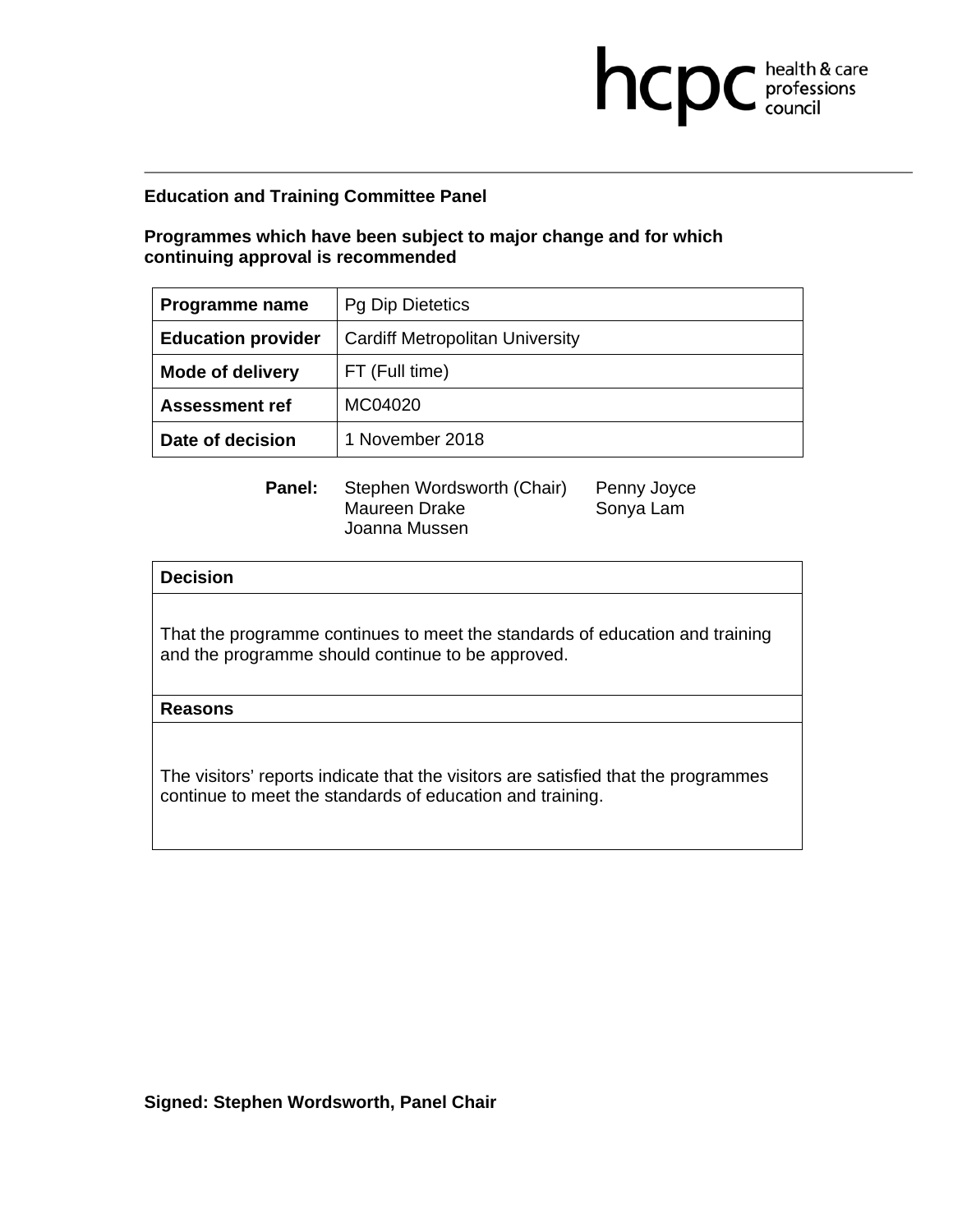**Programmes which have been subject to major change and for which continuing approval is recommended** 

| Programme name            | <b>MA Art Therapy</b> |
|---------------------------|-----------------------|
| <b>Education provider</b> | University of Derby   |
| <b>Mode of delivery</b>   | FT (Full time)        |
| <b>Assessment ref</b>     | MC03941               |
| Date of decision          | 1 November 2018       |

**health & care** 

| Panel: | Stephen Wordsworth (Chair) | Penny Joyce |
|--------|----------------------------|-------------|
|        | Maureen Drake              | Sonya Lam   |
|        | Joanna Mussen              |             |

## **Decision**

That the programme continues to meet the standards of education and training and the programme should continue to be approved.

#### **Reasons**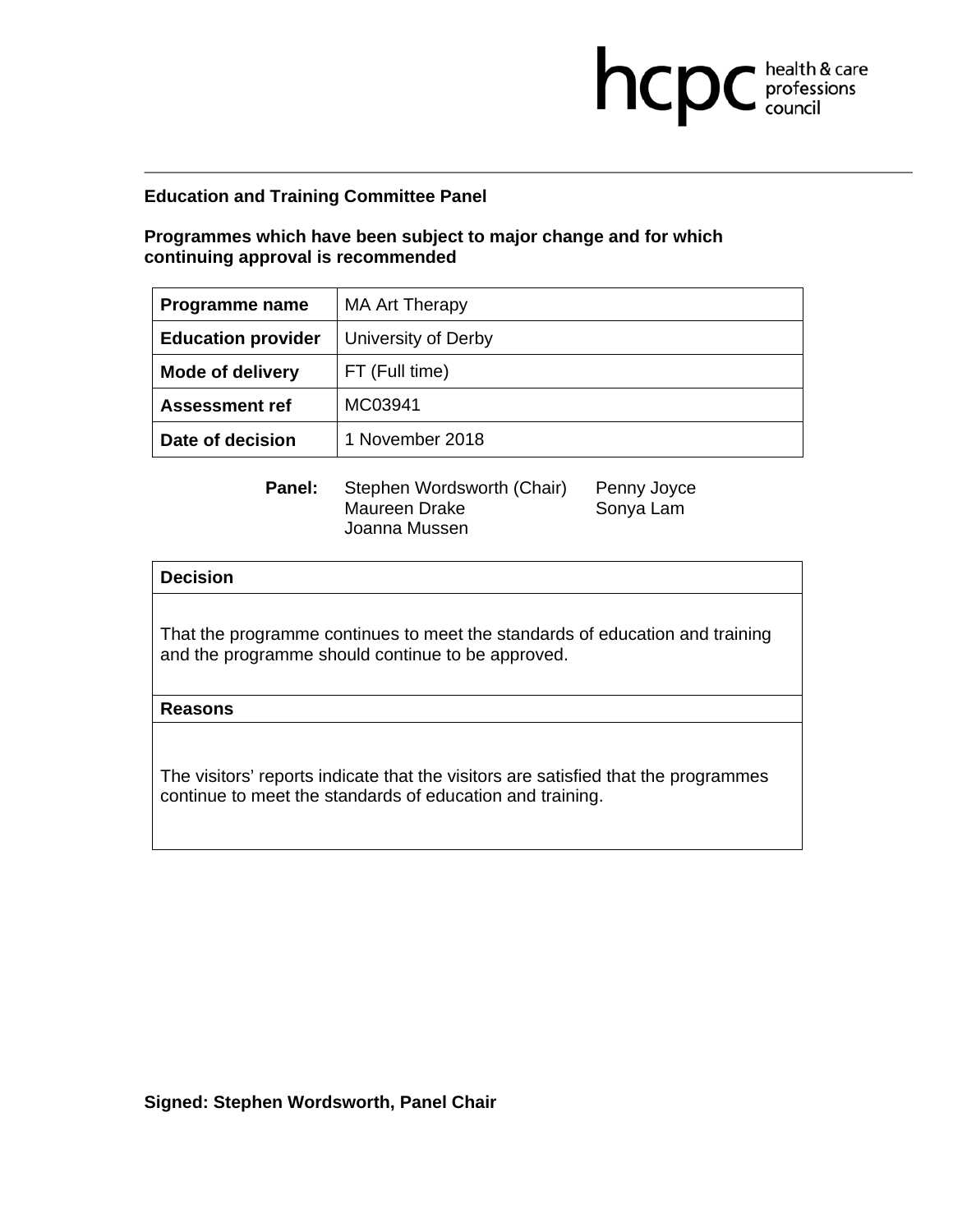**Programmes which have been subject to major change and for which continuing approval is recommended** 

| Programme name            | BSc (Hons) Paramedic Science |
|---------------------------|------------------------------|
| <b>Education provider</b> | University of Hertfordshire  |
| <b>Mode of delivery</b>   | FT (Full time)               |
| <b>Assessment ref</b>     | MC04046                      |
| Date of decision          | 1 November 2018              |

 $Joyce$ 

**health & care** 

| <b>Panel:</b> | Stephen Wordsworth (Chair) | Penny Joyce |
|---------------|----------------------------|-------------|
|               | Maureen Drake              | Sonya Lam   |
|               | Joanna Mussen              |             |

## **Decision**

That the programme continues to meet the standards of education and training and the programme should continue to be approved.

#### **Reasons**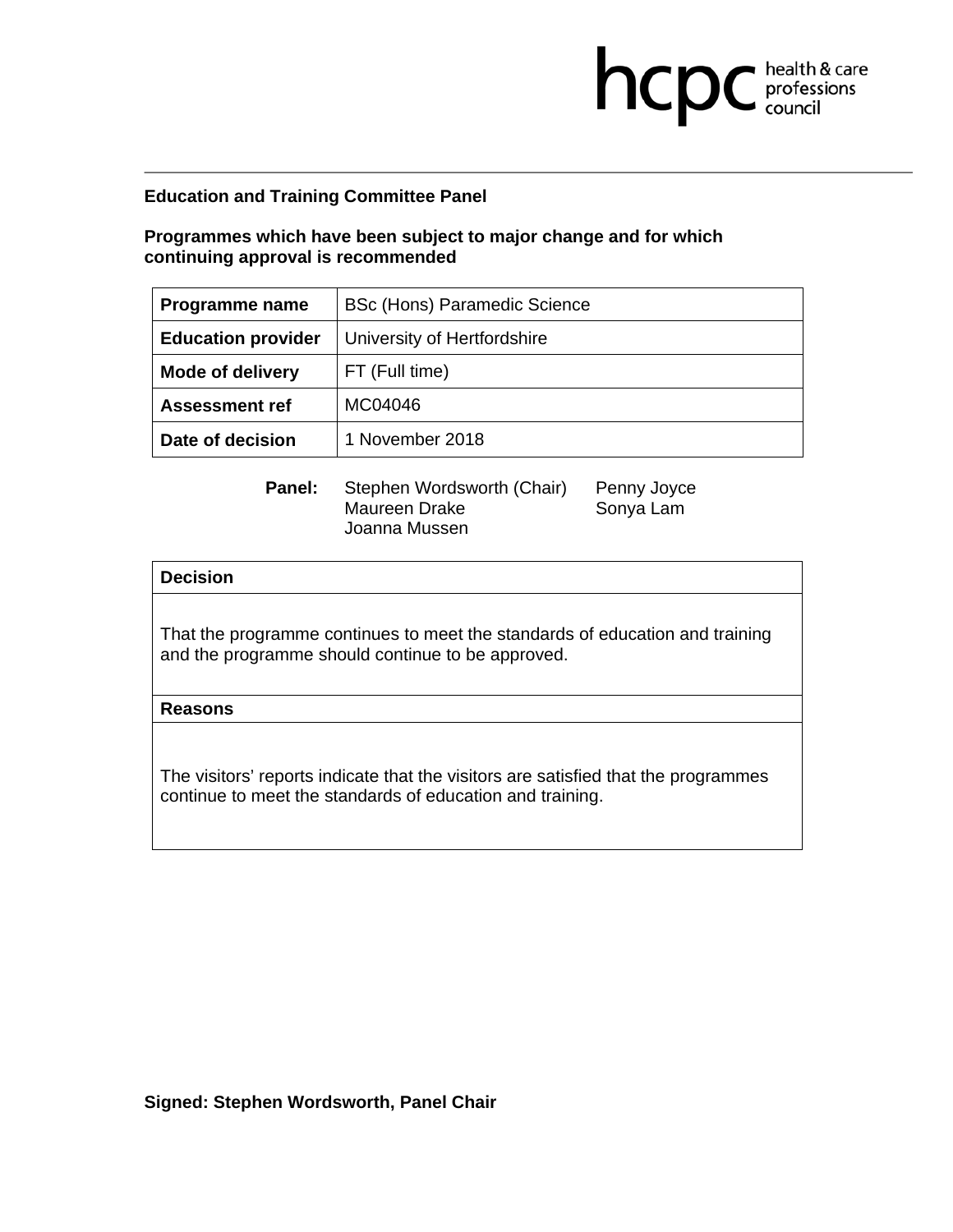## **Programmes which have been subject to major change and for which continuing approval is recommended**

| Programme name            | BSc (Hons) Radiography (Diagnostic) |
|---------------------------|-------------------------------------|
| <b>Education provider</b> | University of Leeds                 |
| <b>Mode of delivery</b>   | FT (Full time)                      |
| <b>Assessment ref</b>     | MC04007                             |
| Date of decision          | 1 November 2018                     |

 $Joyce$ 

**health & care** 

| Panel: | Stephen Wordsworth (Chair) | Penny Joyc |
|--------|----------------------------|------------|
|        | Maureen Drake              | Sonya Lam  |
|        | Joanna Mussen              |            |

## **Decision**

That the programme continues to meet the standards of education and training and the programme should continue to be approved.

#### **Reasons**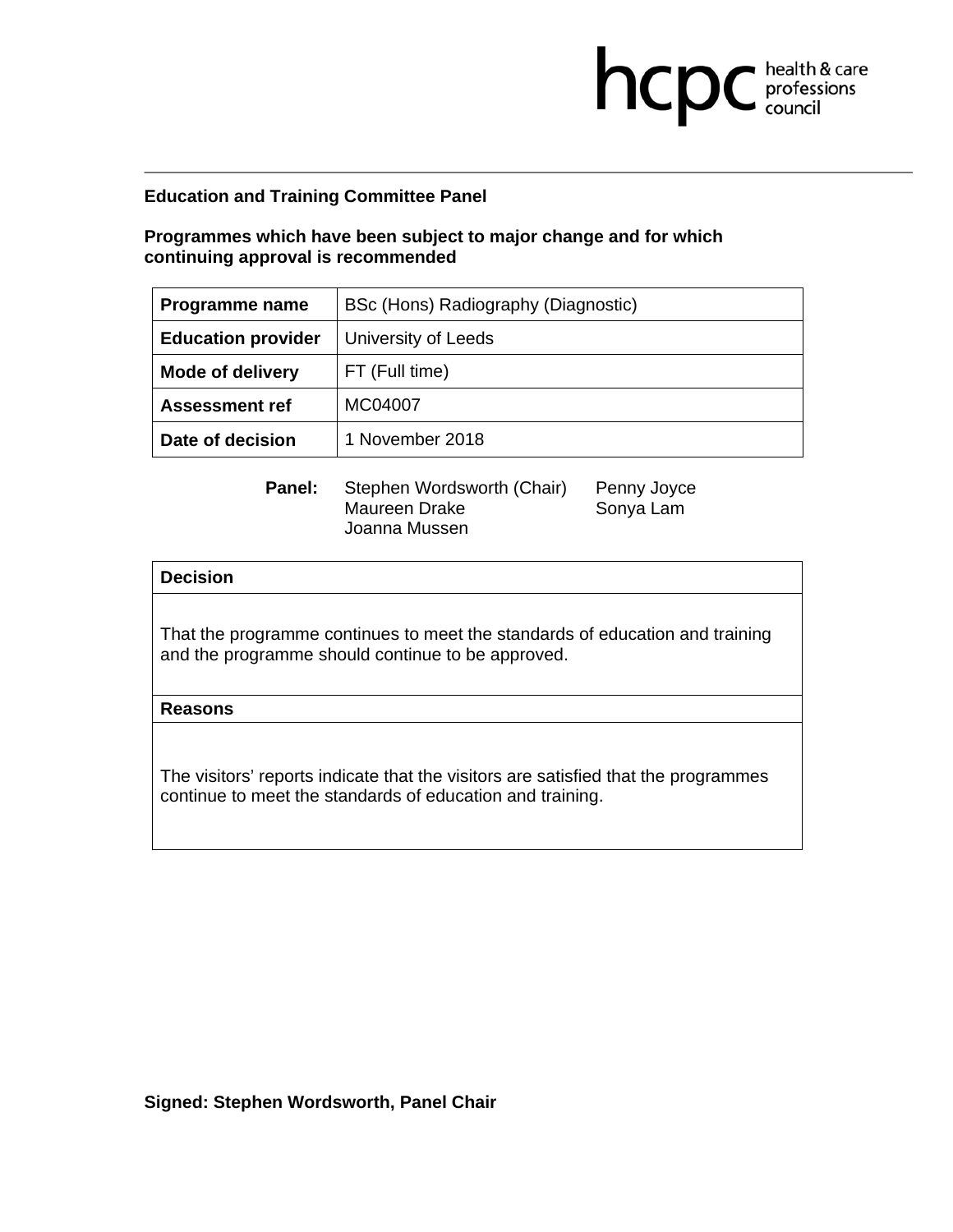**Programmes which have been subject to major change and for which continuing approval is recommended** 

| Programme name            | BA (Hons) Social Work              |
|---------------------------|------------------------------------|
| <b>Education provider</b> | Manchester Metropolitan University |
| <b>Mode of delivery</b>   | FT (Full time)                     |
| <b>Assessment ref</b>     | MC04003                            |
| Date of decision          | 1 November 2018                    |

**health & care** 

| <b>Panel:</b> | Stephen Wordsworth (Chair) | Penny Joyce |
|---------------|----------------------------|-------------|
|               | Maureen Drake              | Sonya Lam   |
|               | Joanna Mussen              |             |

## **Decision**

That the programme continues to meet the standards of education and training and the programme should continue to be approved.

#### **Reasons**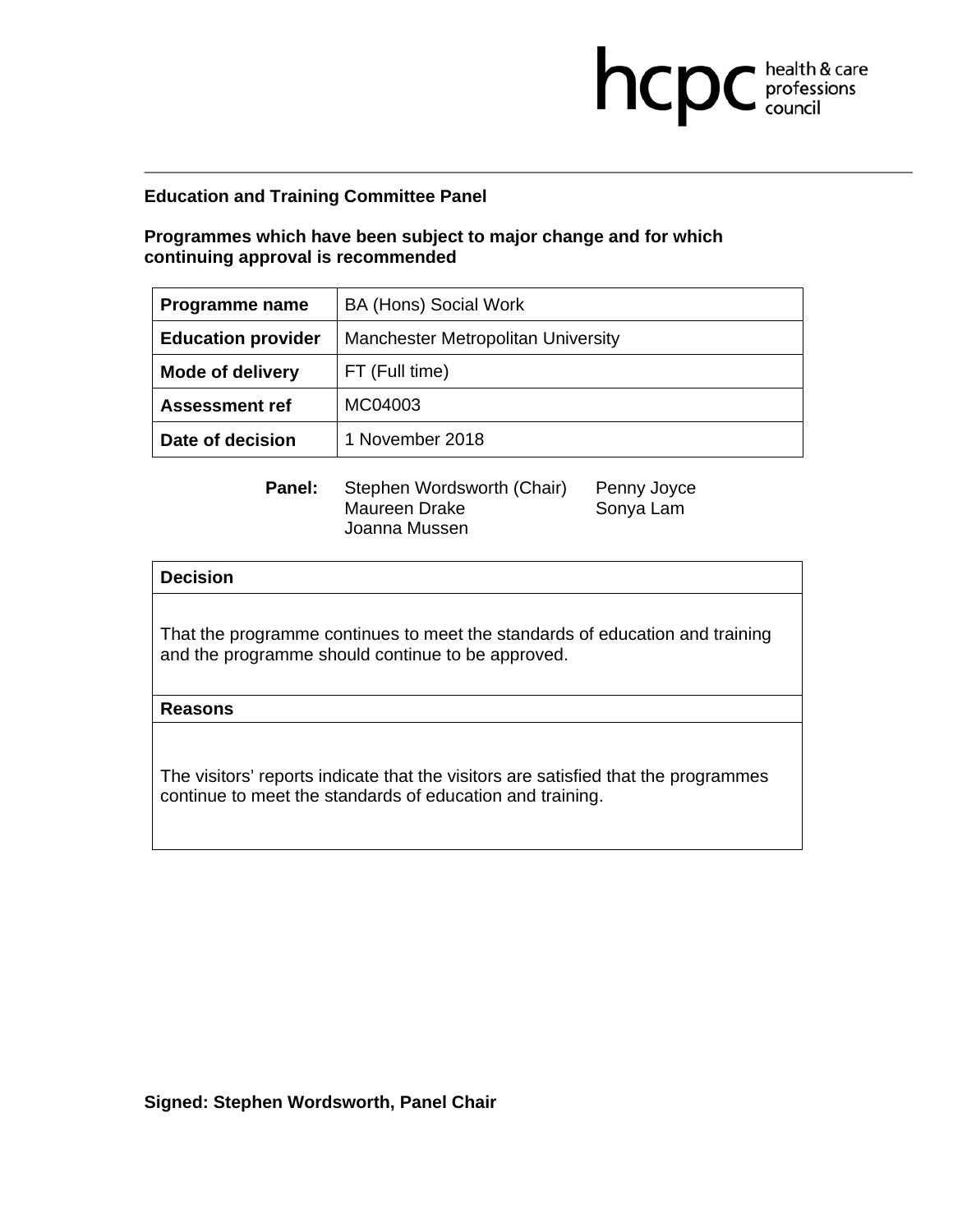**Programmes which have been subject to major change and for which continuing approval is recommended** 

| Programme name            | <b>MA Social Work</b>              |
|---------------------------|------------------------------------|
| <b>Education provider</b> | Manchester Metropolitan University |
| <b>Mode of delivery</b>   | FT (Full time)                     |
| <b>Assessment ref</b>     | MC04004                            |
| Date of decision          | 1 November 2018                    |

**health & care** 

| <b>Panel:</b> | Stephen Wordsworth (Chair) | Penny Joyce |
|---------------|----------------------------|-------------|
|               | Maureen Drake              | Sonya Lam   |
|               | Joanna Mussen              |             |

## **Decision**

That the programme continues to meet the standards of education and training and the programme should continue to be approved.

#### **Reasons**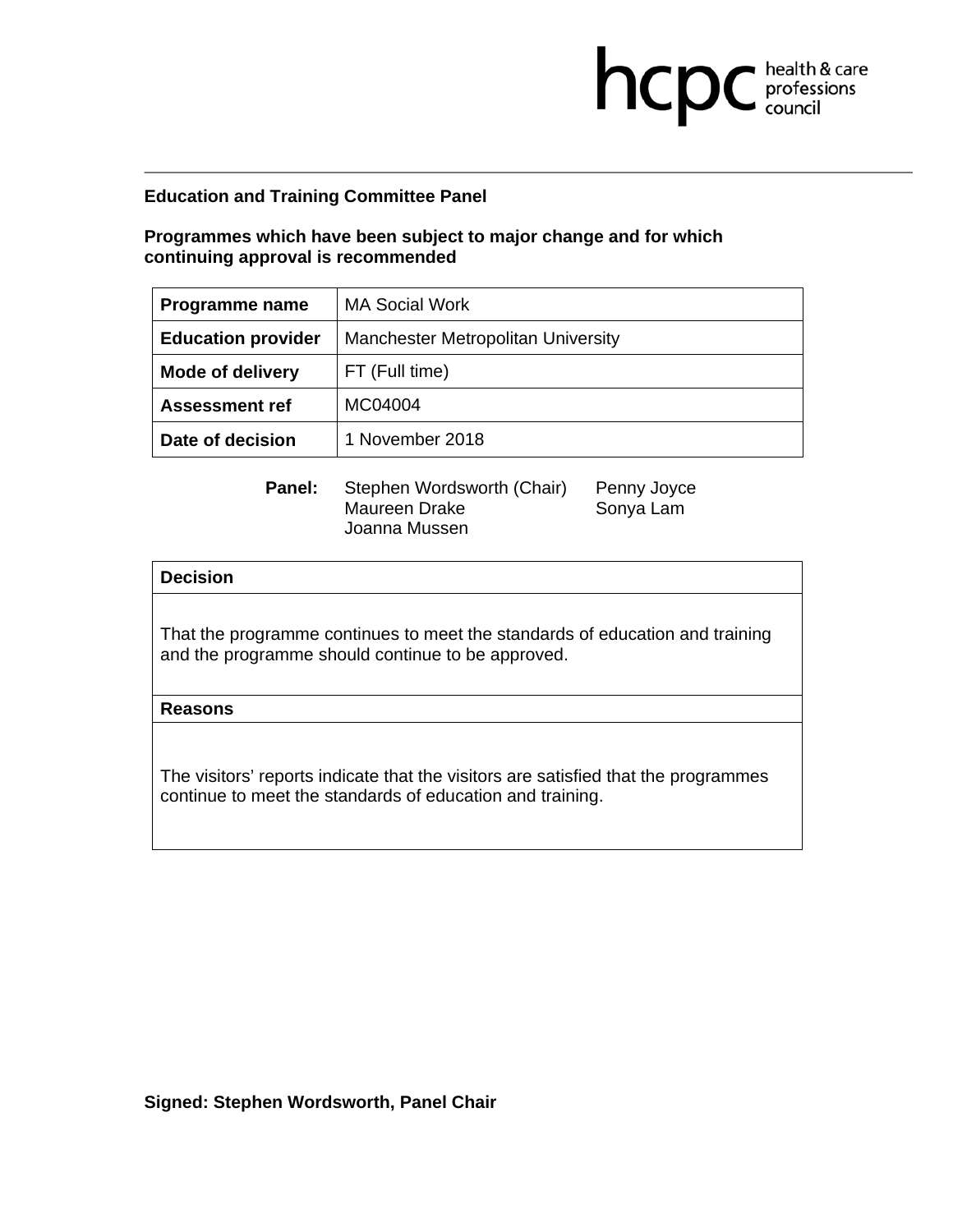## **Programmes which have been subject to major change and for which continuing approval is recommended**

| Programme name            | PG Dip Social Work (Masters Exit Route Only) |
|---------------------------|----------------------------------------------|
| <b>Education provider</b> | Manchester Metropolitan University           |
| <b>Mode of delivery</b>   | FT (Full time)                               |
| <b>Assessment ref</b>     | MC04101                                      |
| Date of decision          | 1 November 2018                              |

**health & care** 

| <b>Panel:</b> | Stephen Wordsworth (Chair) | Penny Joyce |
|---------------|----------------------------|-------------|
|               | Maureen Drake              | Sonya Lam   |
|               | Joanna Mussen              |             |

## **Decision**

That the programme continues to meet the standards of education and training and the programme should continue to be approved.

#### **Reasons**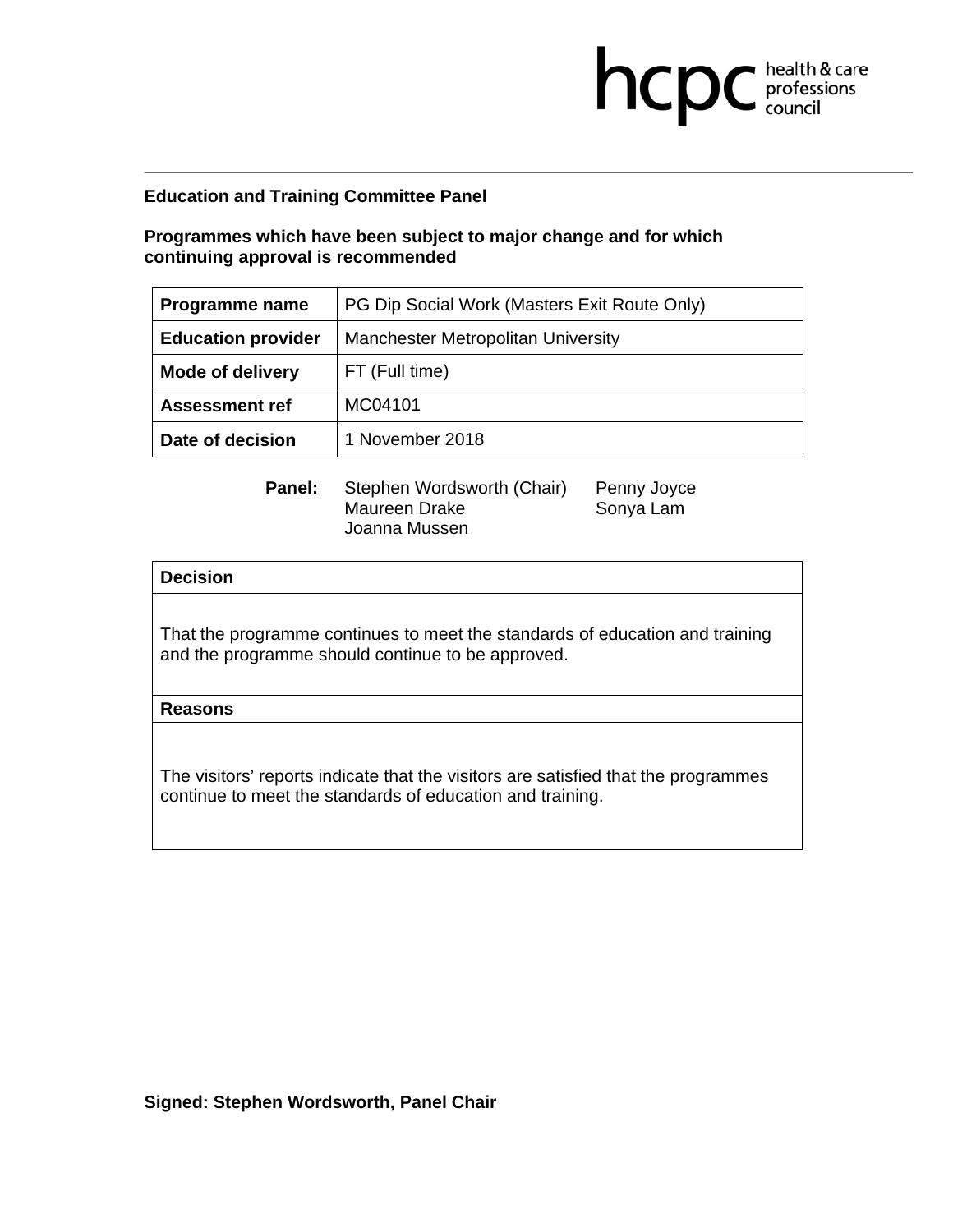## **Programmes which have been subject to major change and for which continuing approval is recommended**

| Programme name            | BSc (Hons) Social Work              |
|---------------------------|-------------------------------------|
| <b>Education provider</b> | Northumbria University at Newcastle |
| <b>Mode of delivery</b>   | FT (Full time)                      |
| <b>Assessment ref</b>     | MC04016                             |
| Date of decision          | 1 November 2018                     |

**health & care** 

| <b>Panel:</b> | Stephen Wordsworth (Chair) | Penny Joyce |
|---------------|----------------------------|-------------|
|               | Maureen Drake              | Sonya Lam   |
|               | Joanna Mussen              |             |

## **Decision**

That the programme continues to meet the standards of education and training and the programme should continue to be approved.

#### **Reasons**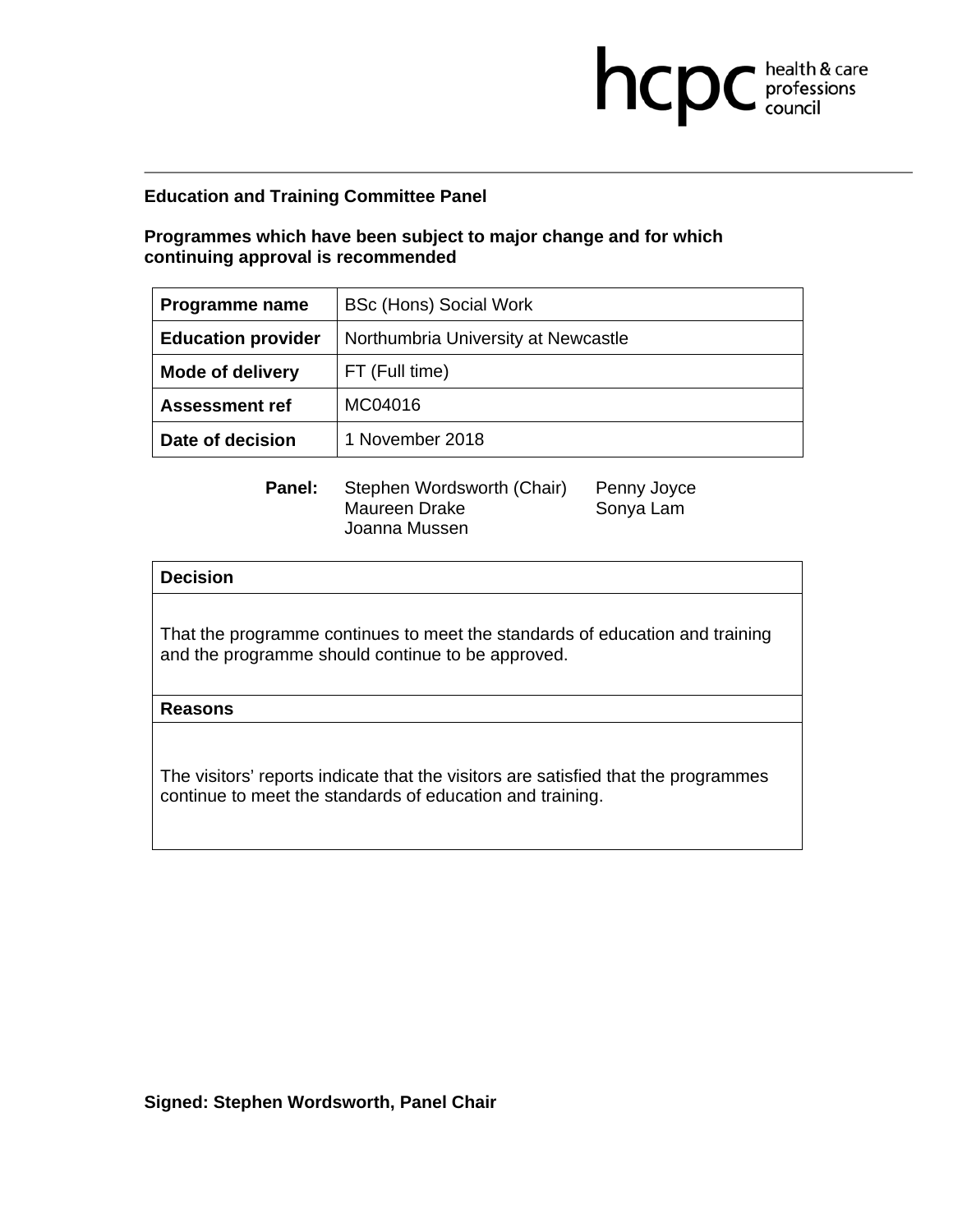**Programmes which have been subject to major change and for which continuing approval is recommended** 

| Programme name            | <b>MA Social Work</b>               |
|---------------------------|-------------------------------------|
| <b>Education provider</b> | Northumbria University at Newcastle |
| <b>Mode of delivery</b>   | FT (Full time)                      |
| <b>Assessment ref</b>     | MC04017                             |
| Date of decision          | 1 November 2018                     |

**health & care** 

| <b>Panel:</b> | Stephen Wordsworth (Chair) | Penny Joyce |
|---------------|----------------------------|-------------|
|               | Maureen Drake              | Sonya Lam   |
|               | Joanna Mussen              |             |

## **Decision**

That the programme continues to meet the standards of education and training and the programme should continue to be approved.

#### **Reasons**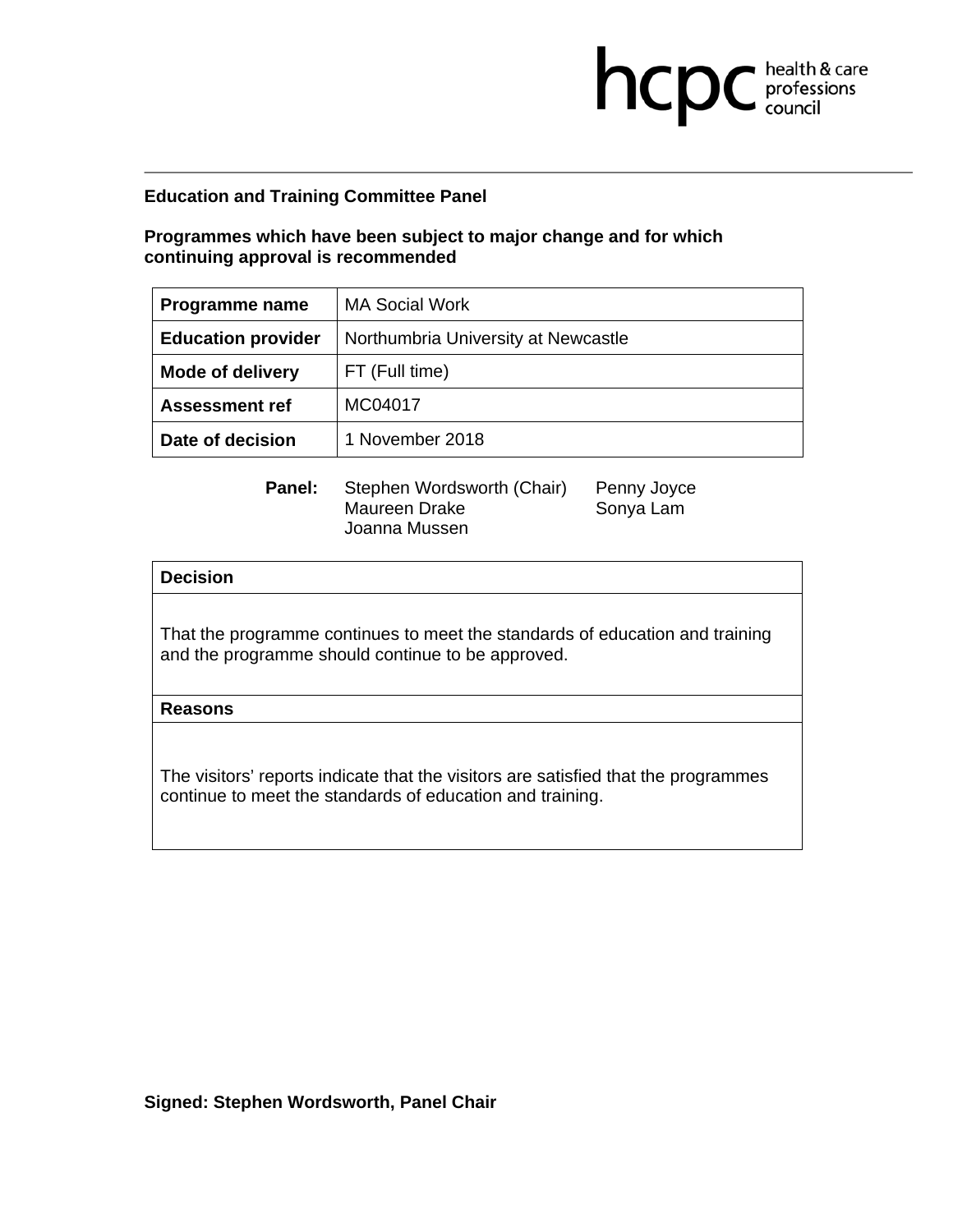## **Programmes which have been subject to major change and for which continuing approval is recommended**

| Programme name            | Post Graduate Certificate Approved Mental Health<br>Professional |
|---------------------------|------------------------------------------------------------------|
| <b>Education provider</b> | Northumbria University at Newcastle                              |
| <b>Mode of delivery</b>   | PT (Part time)                                                   |
| <b>Assessment ref</b>     | MC04018                                                          |
| Date of decision          | 1 November 2018                                                  |

**health & care** 

| Panel: | Stephen Wordsworth (Chair) | Penny Joyce |
|--------|----------------------------|-------------|
|        | Maureen Drake              | Sonya Lam   |
|        | Joanna Mussen              |             |

#### **Decision**

That the programme continues to meet the standards of education and training and the programme should continue to be approved.

#### **Reasons**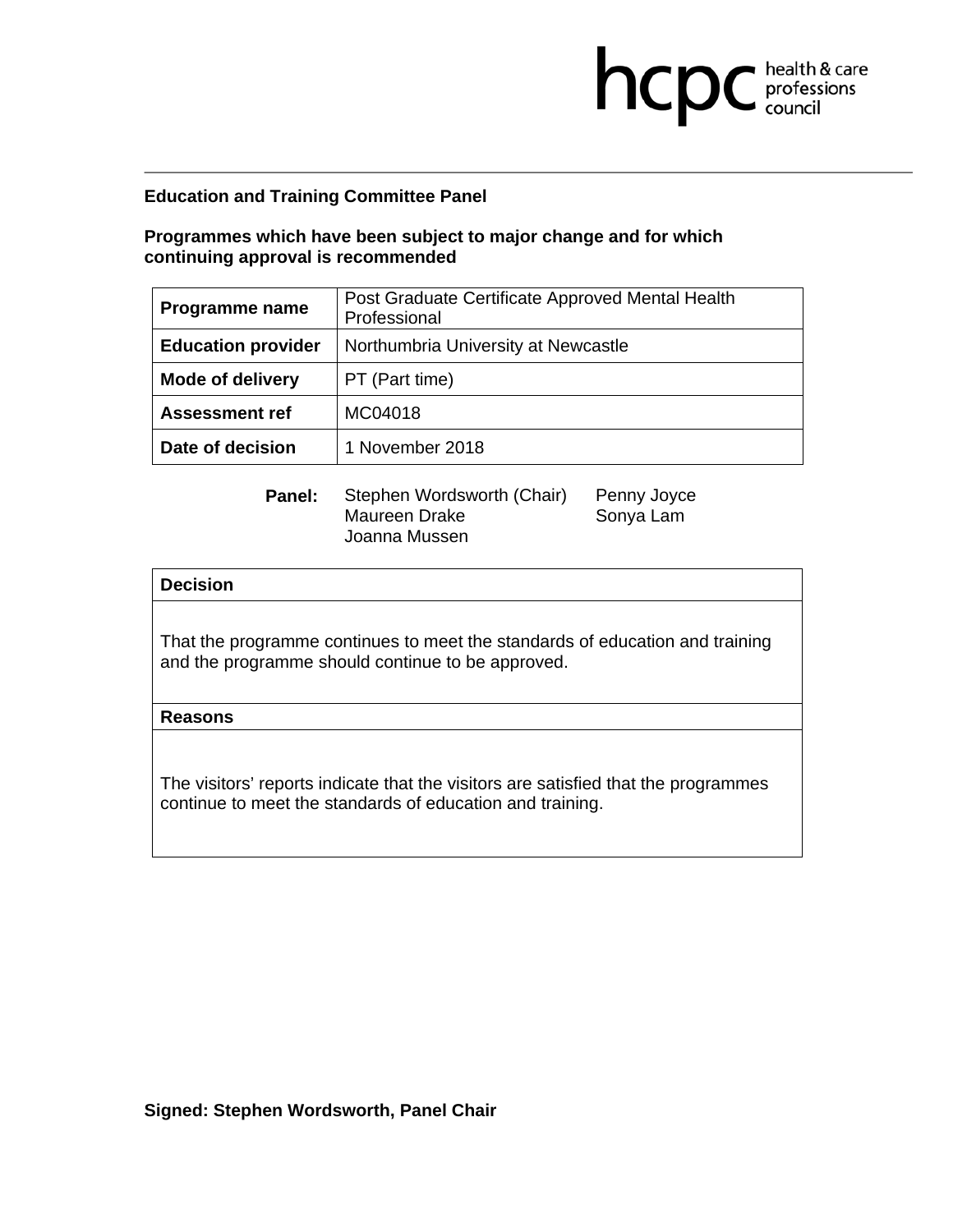## **Programmes which have been subject to major change and for which continuing approval is recommended**

| Programme name            | Prescribing for Non-Medical Health Professionals |  |
|---------------------------|--------------------------------------------------|--|
| <b>Education provider</b> | Northumbria University at Newcastle              |  |
| <b>Mode of delivery</b>   | PT (Part time)                                   |  |
| <b>Assessment ref</b>     | MC04043                                          |  |
| Date of decision          | 1 November 2018                                  |  |

**health & care** 

| <b>Panel:</b> | Stephen Wordsworth (Chair) | Penny Joyce |
|---------------|----------------------------|-------------|
|               | Maureen Drake              | Sonya Lam   |
|               | Joanna Mussen              |             |

## **Decision**

That the programme continues to meet the standards of education and training and the programme should continue to be approved.

#### **Reasons**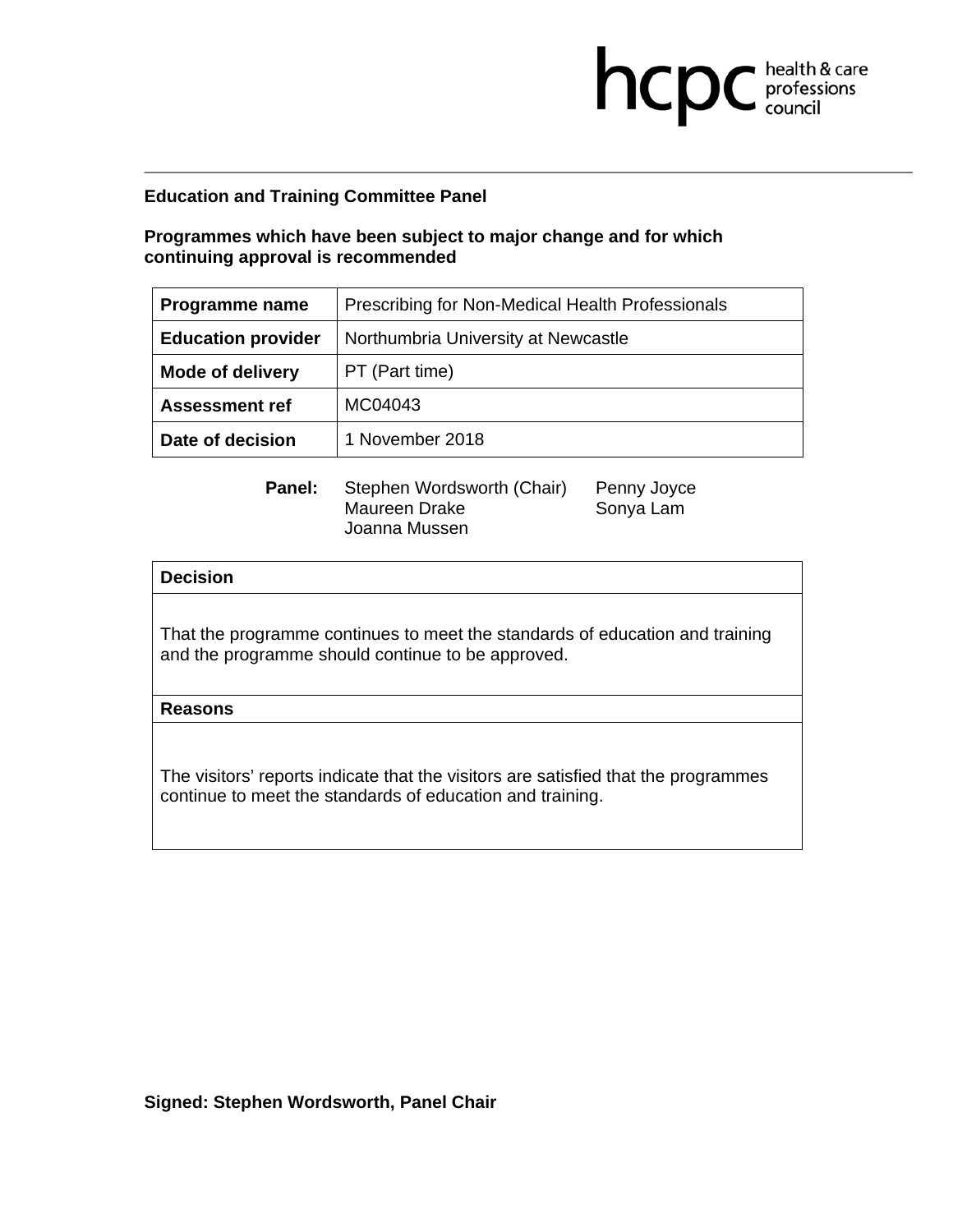## **Programmes which have been subject to major change and for which continuing approval is recommended**

| Programme name            | Prescribing for Non Medical Health Professionals |  |
|---------------------------|--------------------------------------------------|--|
| <b>Education provider</b> | Northumbria University at Newcastle              |  |
| <b>Mode of delivery</b>   | PT (Part time)                                   |  |
| <b>Assessment ref</b>     | MC04044                                          |  |
| Date of decision          | 1 November 2018                                  |  |

**health & care** 

| Panel: | Stephen Wordsworth (Chair) | Penny Joyce |
|--------|----------------------------|-------------|
|        | Maureen Drake              | Sonya Lam   |
|        | Joanna Mussen              |             |

## **Decision**

That the programme continues to meet the standards of education and training and the programme should continue to be approved.

#### **Reasons**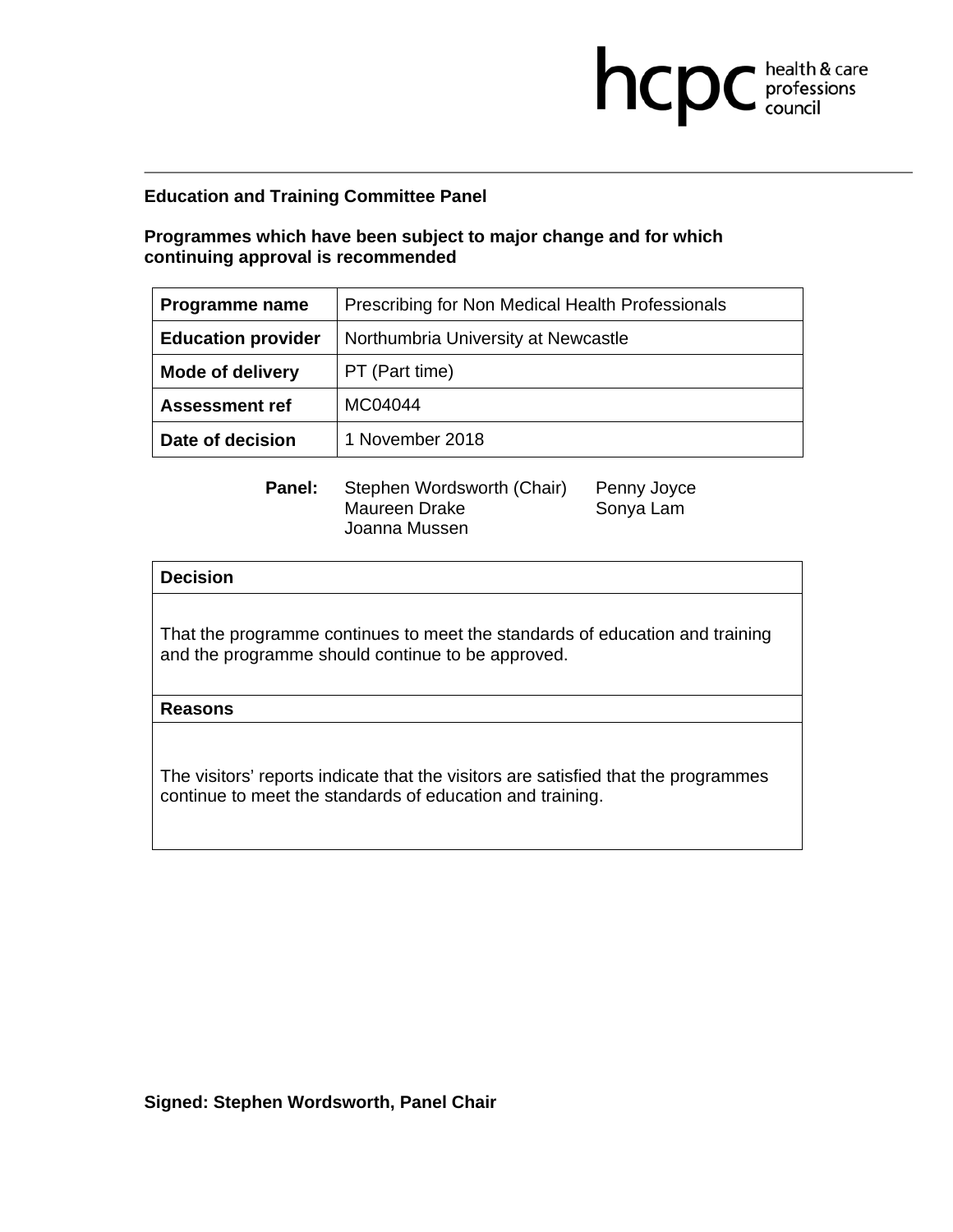## **Programmes which have been subject to major change and for which continuing approval is recommended**

| Programme name            | Prescribing for Non Medical Health Professionals |
|---------------------------|--------------------------------------------------|
| <b>Education provider</b> | Northumbria University at Newcastle              |
| <b>Mode of delivery</b>   | FT (Full time)                                   |
| <b>Assessment ref</b>     | MC04045                                          |
| Date of decision          | 1 November 2018                                  |

**health & care** 

| Panel: | Stephen Wordsworth (Chair) | Penny Joyce |
|--------|----------------------------|-------------|
|        | Maureen Drake              | Sonya Lam   |
|        | Joanna Mussen              |             |

## **Decision**

That the programme continues to meet the standards of education and training and the programme should continue to be approved.

#### **Reasons**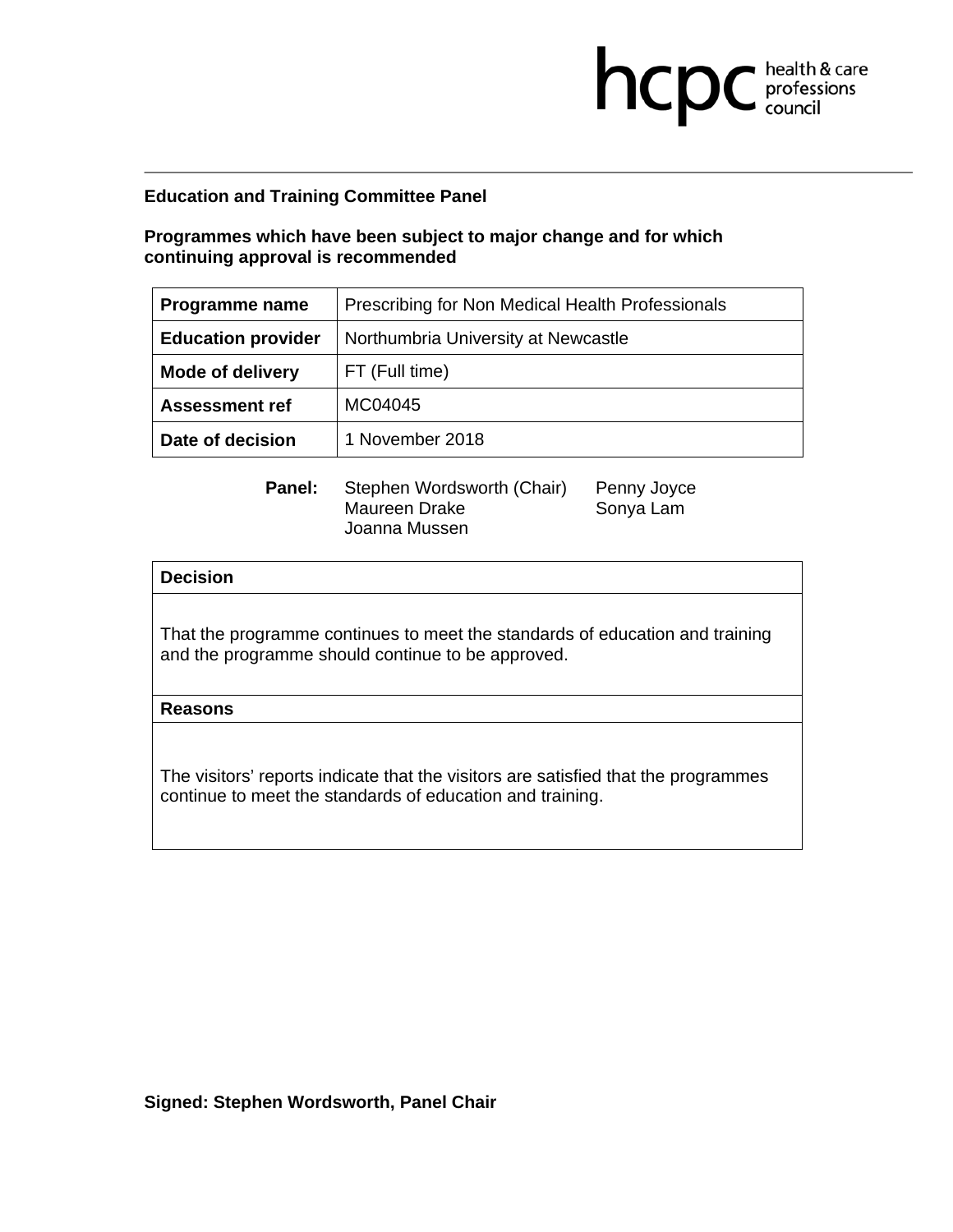## **Programmes which have been subject to major change and for which continuing approval is recommended**

| Programme name            | Postgraduate Diploma in Forensic Psychology Practice |
|---------------------------|------------------------------------------------------|
| <b>Education provider</b> | University of Portsmouth                             |
| <b>Mode of delivery</b>   | FT (Full time)                                       |
| <b>Assessment ref</b>     | MC03979                                              |
| Date of decision          | 1 November 2018                                      |

**health & care** 

| Panel: | Stephen Wordsworth (Chair) | Penny Joyce |
|--------|----------------------------|-------------|
|        | Maureen Drake              | Sonya Lam   |
|        | Joanna Mussen              |             |

## **Decision**

That the programme continues to meet the standards of education and training and the programme should continue to be approved.

#### **Reasons**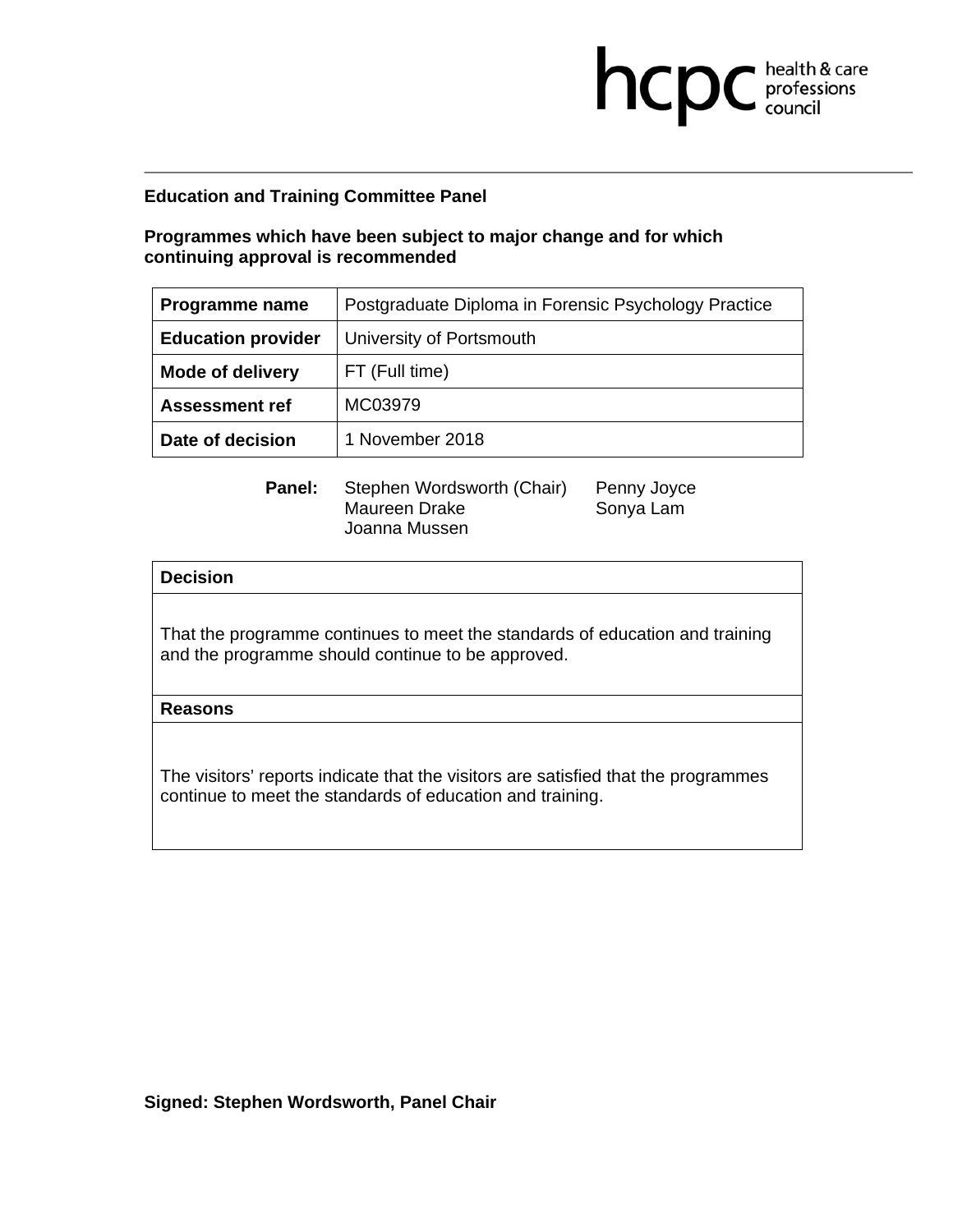## **Programmes which have been subject to major change and for which continuing approval is recommended**

| Programme name            | Professional Doctorate in Forensic Psychology |
|---------------------------|-----------------------------------------------|
| <b>Education provider</b> | University of Portsmouth                      |
| <b>Mode of delivery</b>   | FT (Full time)                                |
| <b>Assessment ref</b>     | MC03980                                       |
| Date of decision          | 1 November 2018                               |

**health & care** 

| <b>Panel:</b> | Stephen Wordsworth (Chair) | Penny Joyce |
|---------------|----------------------------|-------------|
|               | Maureen Drake              | Sonya Lam   |
|               | Joanna Mussen              |             |

## **Decision**

That the programme continues to meet the standards of education and training and the programme should continue to be approved.

#### **Reasons**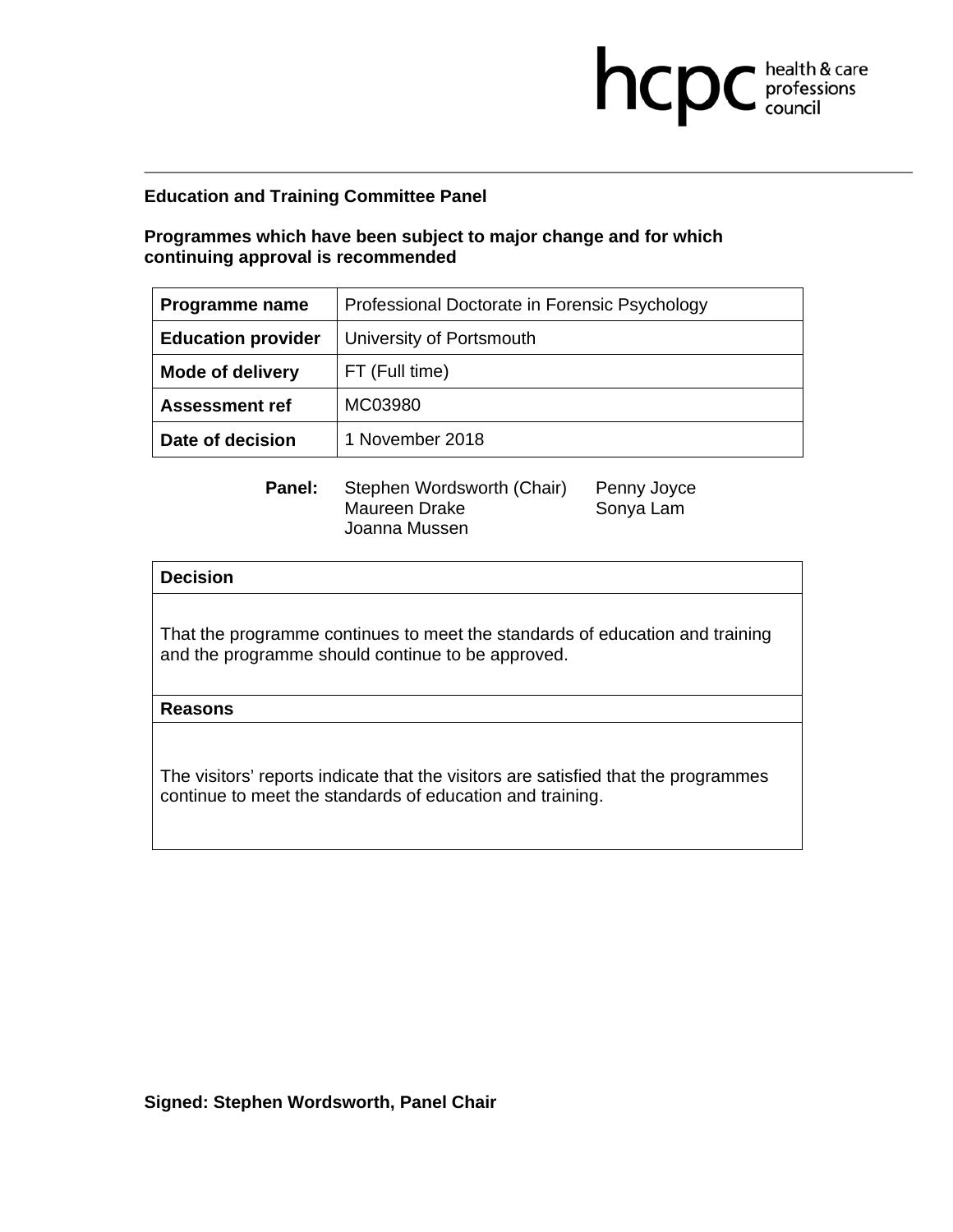## **Programmes which have been subject to major change and for which continuing approval is recommended**

| Programme name            | Master of Occupational Therapy (MOccTh) |  |
|---------------------------|-----------------------------------------|--|
| <b>Education provider</b> | The Robert Gordon University            |  |
| <b>Mode of delivery</b>   | FT (Full time)                          |  |
| <b>Assessment ref</b>     | MC04075                                 |  |
| Date of decision          | 1 November 2018                         |  |

**health & care** 

| <b>Panel:</b> | Stephen Wordsworth (Chair) | Penny Joyce |
|---------------|----------------------------|-------------|
|               | Maureen Drake              | Sonya Lam   |
|               | Joanna Mussen              |             |

## **Decision**

That the programme continues to meet the standards of education and training and the programme should continue to be approved.

#### **Reasons**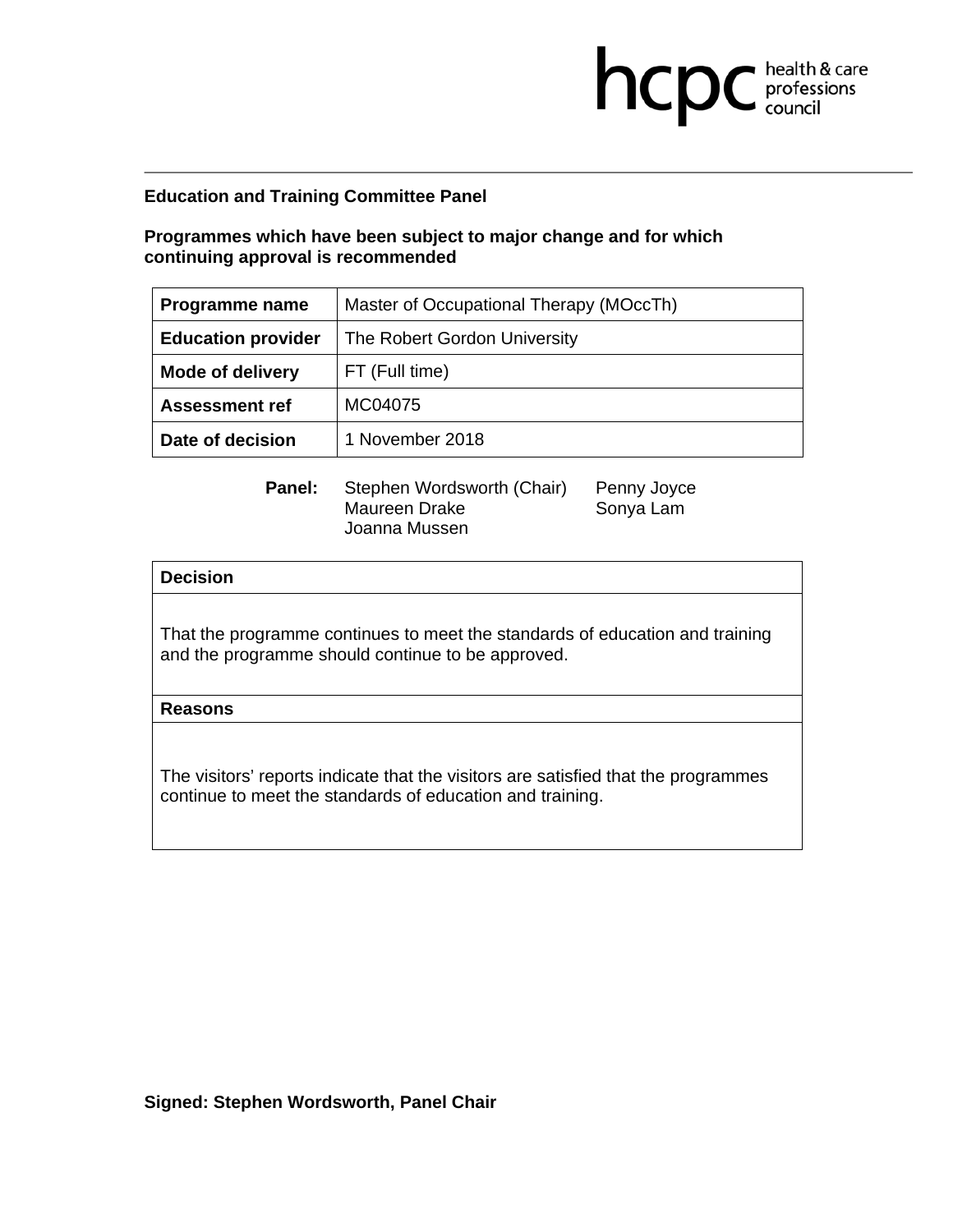**Programmes which have been subject to major change and for which continuing approval is recommended** 

| Programme name            | BA (Hons) Social Work       |
|---------------------------|-----------------------------|
| <b>Education provider</b> | <b>University of Sussex</b> |
| <b>Mode of delivery</b>   | FT (Full time)              |
| <b>Assessment ref</b>     | MC04009                     |
| Date of decision          | 1 November 2018             |

**health & care** 

| <b>Panel:</b> | Stephen Wordsworth (Chair) | Penny Joyce |
|---------------|----------------------------|-------------|
|               | Maureen Drake              | Sonya Lam   |
|               | Joanna Mussen              |             |

## **Decision**

That the programme continues to meet the standards of education and training and the programme should continue to be approved.

#### **Reasons**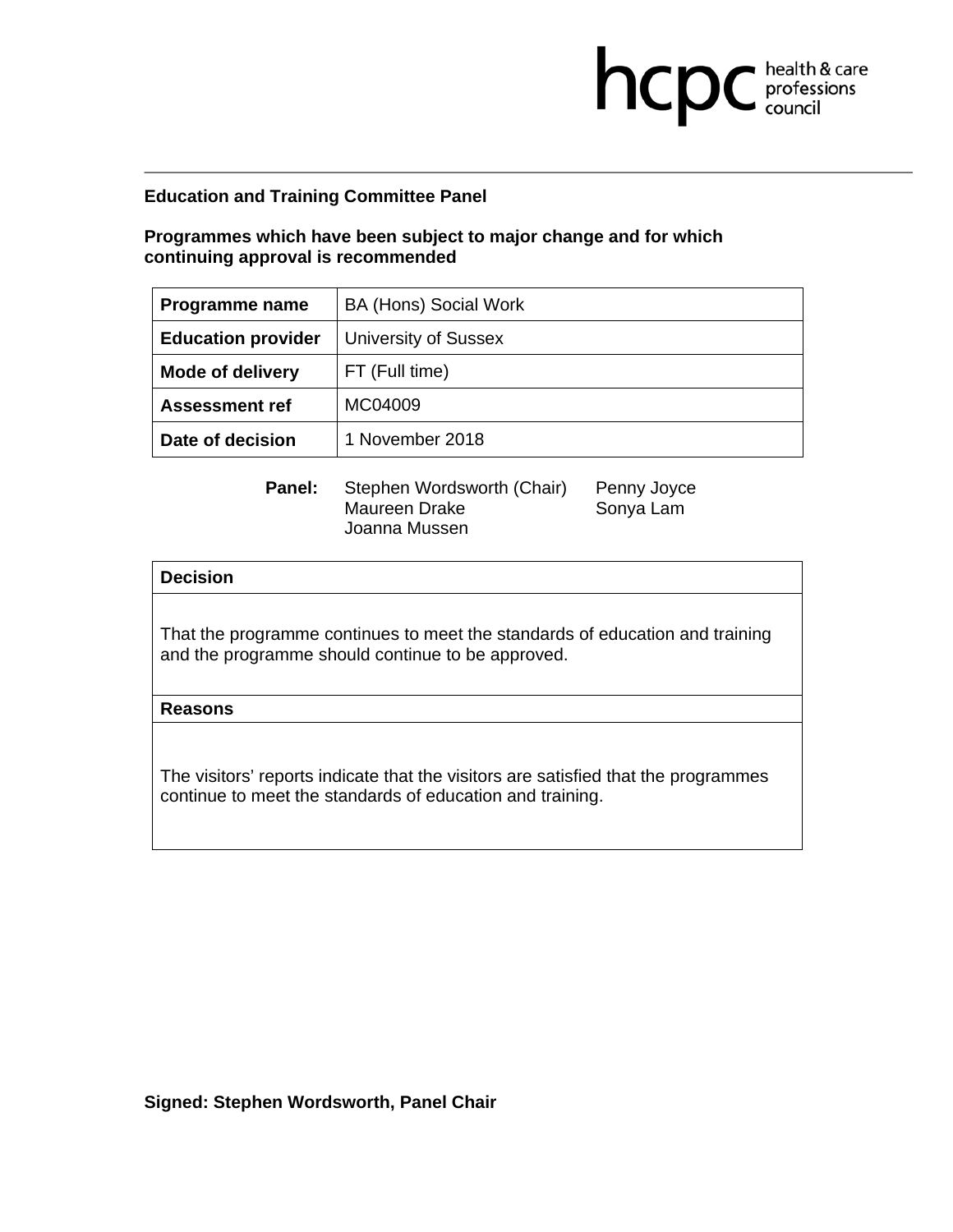**Programmes which have been subject to major change and for which continuing approval is recommended** 

| Programme name            | BA (Hons) Social Work       |
|---------------------------|-----------------------------|
| <b>Education provider</b> | <b>University of Sussex</b> |
| <b>Mode of delivery</b>   | PT (Part time)              |
| <b>Assessment ref</b>     | MC04010                     |
| Date of decision          | 1 November 2018             |

**health & care** 

| <b>Panel:</b> | Stephen Wordsworth (Chair) | Penny Joyce |
|---------------|----------------------------|-------------|
|               | Maureen Drake              | Sonya Lam   |
|               | Joanna Mussen              |             |

## **Decision**

That the programme continues to meet the standards of education and training and the programme should continue to be approved.

#### **Reasons**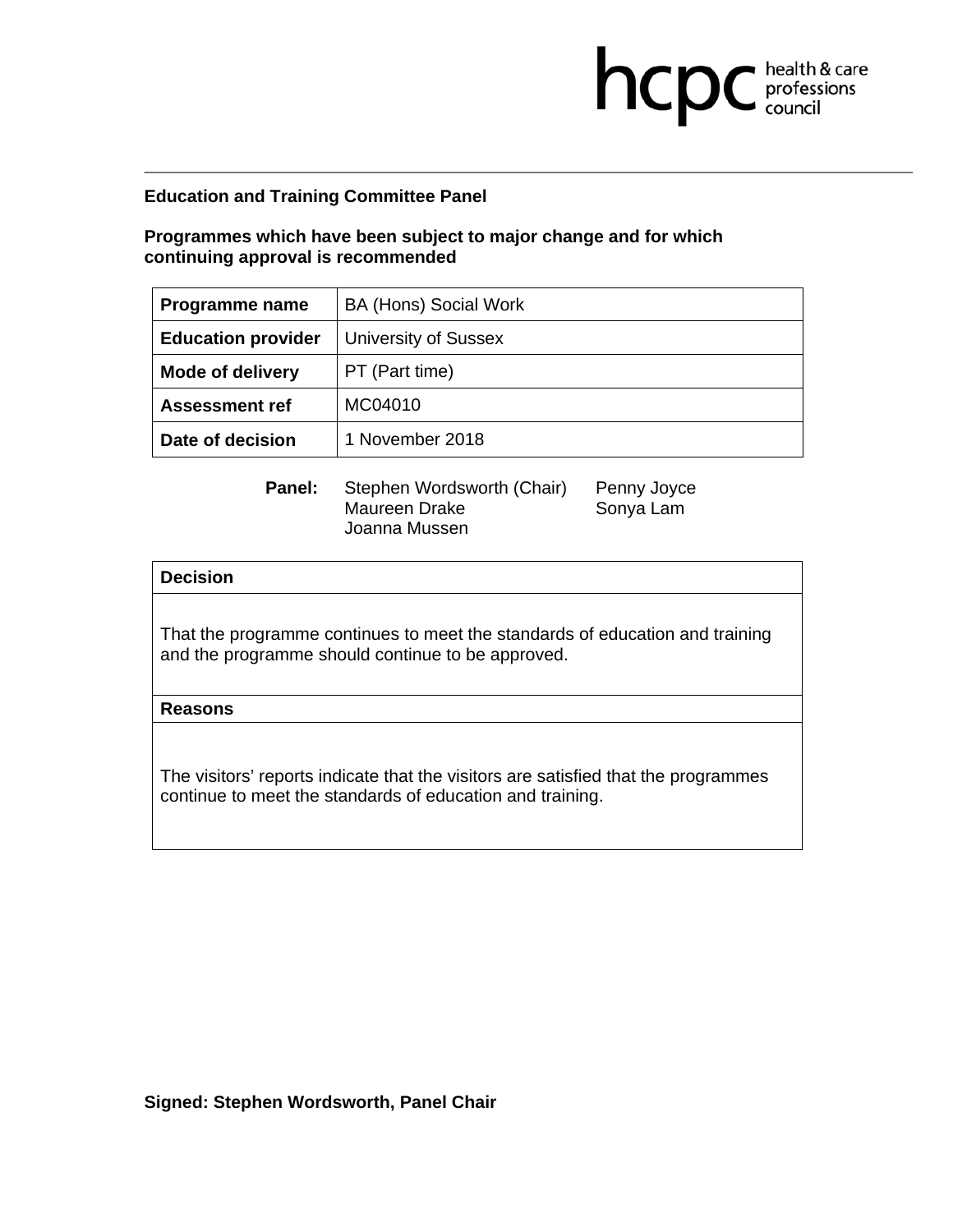**Programmes which have been subject to major change and for which continuing approval is recommended** 

| Programme name            | DipHE Paramedic Science   |
|---------------------------|---------------------------|
| <b>Education provider</b> | <b>Swansea University</b> |
| <b>Mode of delivery</b>   | FT (Full time)            |
| <b>Assessment ref</b>     | MC04052                   |
| Date of decision          | 1 November 2018           |

**health & care** 

| <b>Panel:</b> | Stephen Wordsworth (Chair) | Penny Joyce |
|---------------|----------------------------|-------------|
|               | Maureen Drake              | Sonya Lam   |
|               | Joanna Mussen              |             |

## **Decision**

That the programme continues to meet the standards of education and training and the programme should continue to be approved.

#### **Reasons**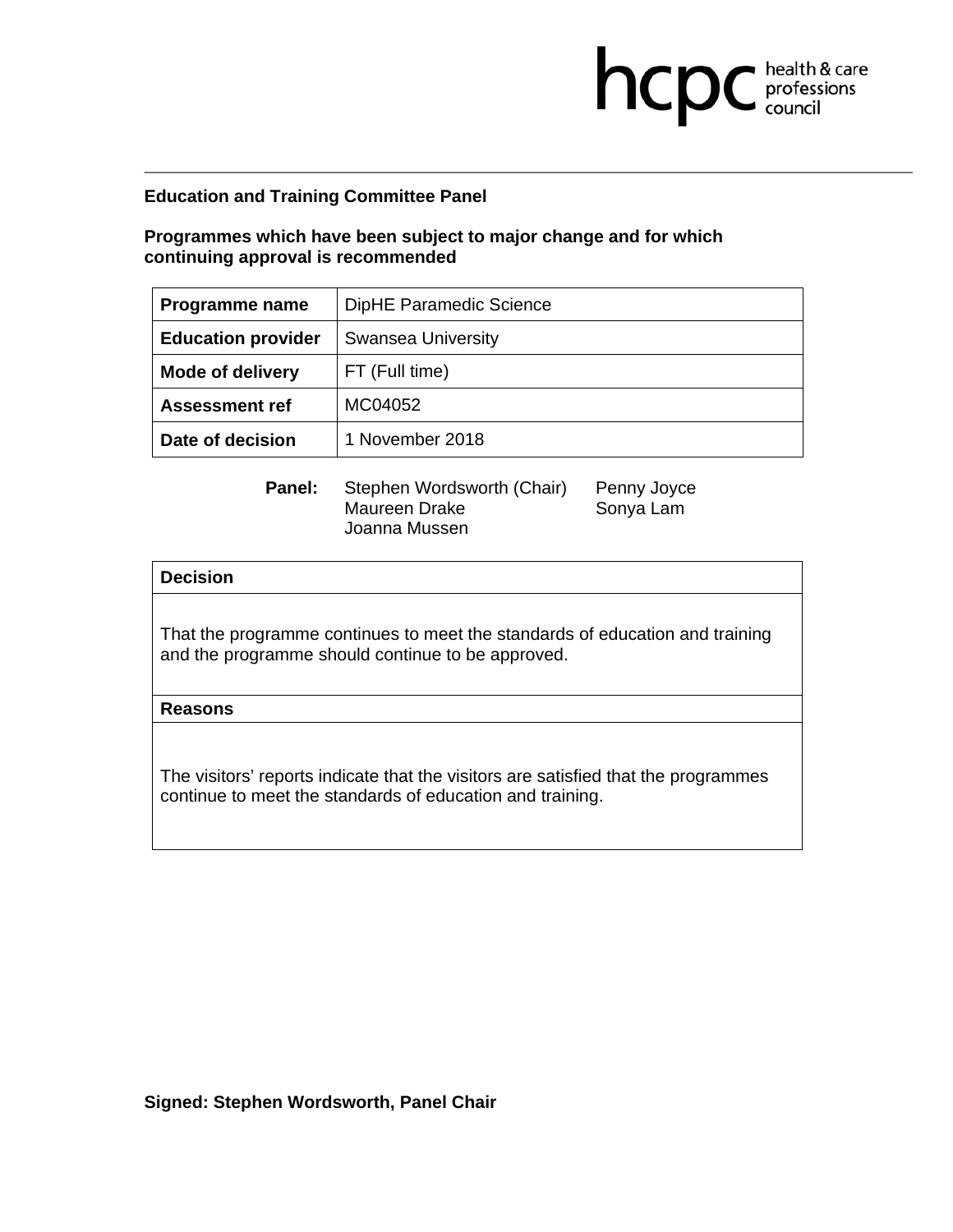## **Programmes which have been subject to major change and for which continuing approval is recommended**

| Programme name            | Diploma Higher Education Paramedic Science for<br><b>Emergency Medical Technicians</b> |  |
|---------------------------|----------------------------------------------------------------------------------------|--|
| <b>Education provider</b> | <b>Swansea University</b>                                                              |  |
| <b>Mode of delivery</b>   | PT (Part time)                                                                         |  |
| <b>Assessment ref</b>     | MC04053                                                                                |  |
| Date of decision          | 1 November 2018                                                                        |  |

**health & care** 

| Panel: | Stephen Wordsworth (Chair) | Penny Joyce |
|--------|----------------------------|-------------|
|        | Maureen Drake              | Sonya Lam   |
|        | Joanna Mussen              |             |

# **Decision**

That the programme continues to meet the standards of education and training and the programme should continue to be approved.

#### **Reasons**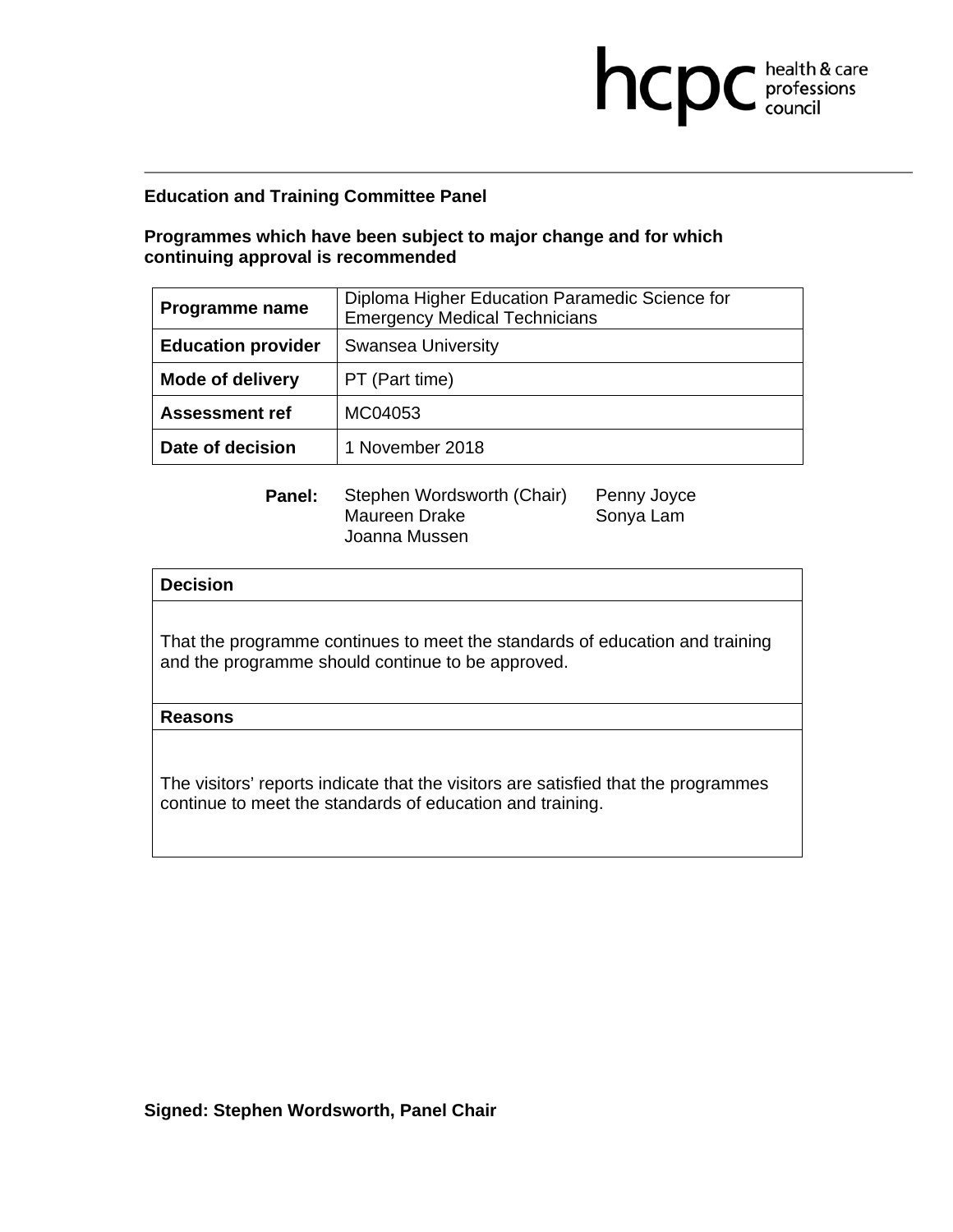**Programmes which have been subject to major change and for which continuing approval is recommended** 

| Programme name            | BA (Hons) Social Work       |
|---------------------------|-----------------------------|
| <b>Education provider</b> | University of Wolverhampton |
| <b>Mode of delivery</b>   | FT (Full time)              |
| <b>Assessment ref</b>     | MC04055                     |
| Date of decision          | 1 November 2018             |

**health & care** 

| <b>Panel:</b> | Stephen Wordsworth (Chair) | Penny Joyce |
|---------------|----------------------------|-------------|
|               | Maureen Drake              | Sonya Lam   |
|               | Joanna Mussen              |             |

## **Decision**

That the programme continues to meet the standards of education and training and the programme should continue to be approved.

#### **Reasons**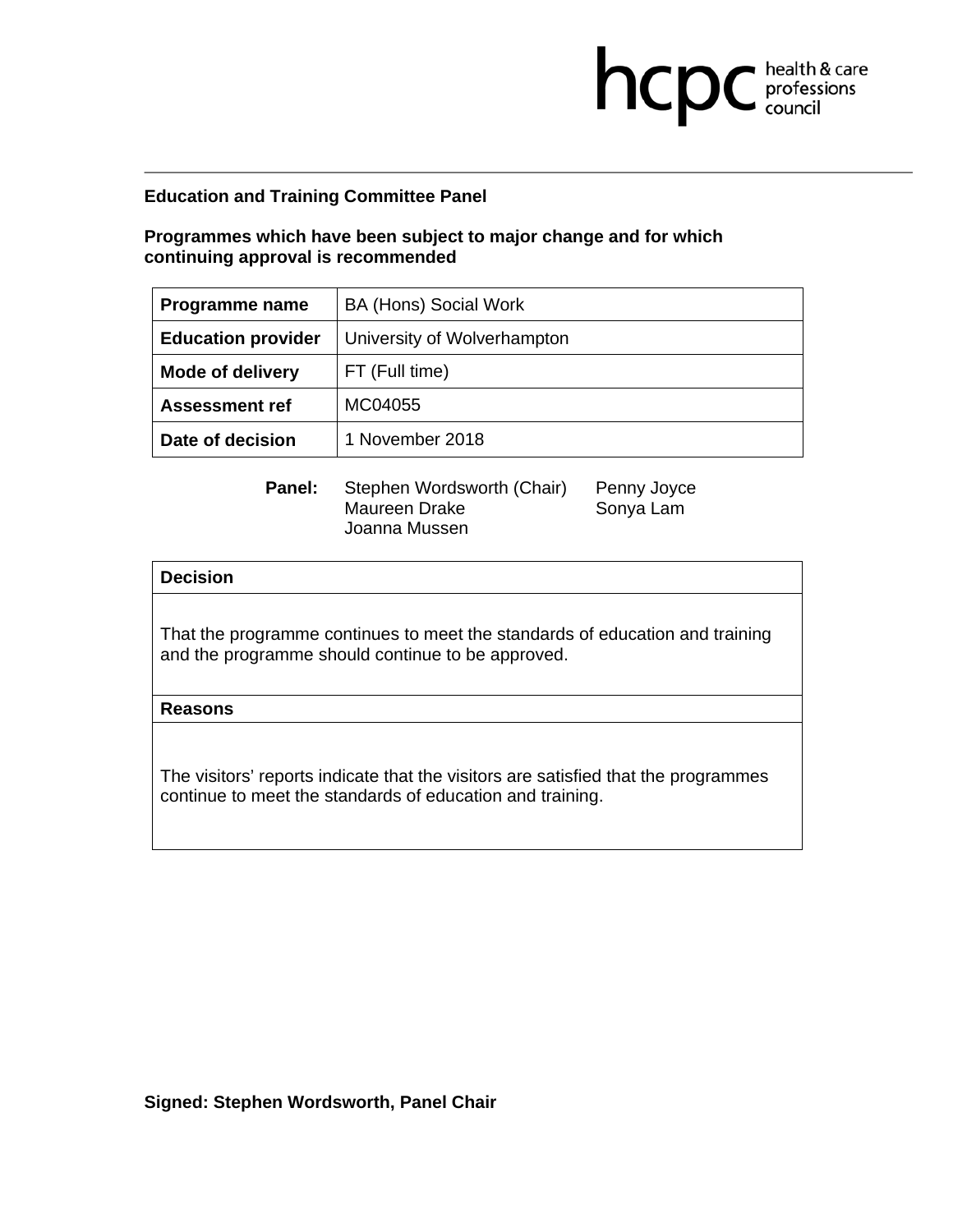## **Programmes which have been subject to major change and for which continuing approval is recommended**

| Programme name            | PG Diploma Social Work (Masters Exit Route Only) |  |
|---------------------------|--------------------------------------------------|--|
| <b>Education provider</b> | University of Wolverhampton                      |  |
| <b>Mode of delivery</b>   | FT (Full time)                                   |  |
| <b>Assessment ref</b>     | MC04058                                          |  |
| Date of decision          | 1 November 2018                                  |  |

**health & care** 

| <b>Panel:</b> | Stephen Wordsworth (Chair) | Penny Joyce |
|---------------|----------------------------|-------------|
|               | Maureen Drake              | Sonya Lam   |
|               | Joanna Mussen              |             |

## **Decision**

That the programme continues to meet the standards of education and training and the programme should continue to be approved.

#### **Reasons**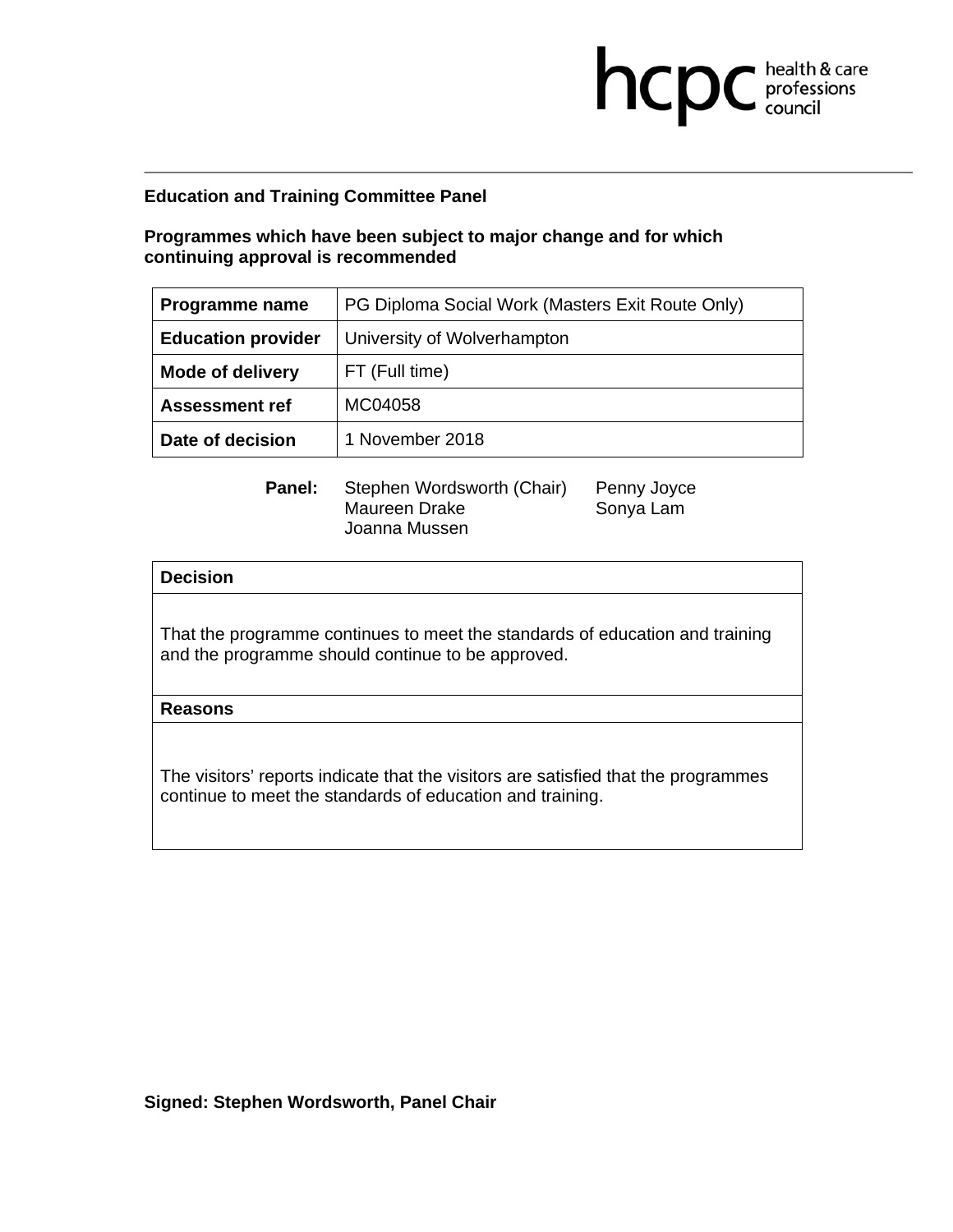**Programmes which have been subject to major change and for which continuing approval is recommended** 

| Programme name            | <b>MA Social Work</b>       |
|---------------------------|-----------------------------|
| <b>Education provider</b> | University of Wolverhampton |
| <b>Mode of delivery</b>   | FT (Full time)              |
| <b>Assessment ref</b>     | MC04059                     |
| Date of decision          | 1 November 2018             |

 $Joyce$ 

**health & care** 

| <b>Panel:</b> | Stephen Wordsworth (Chair) | Penny Joyce |
|---------------|----------------------------|-------------|
|               | Maureen Drake              | Sonya Lam   |
|               | Joanna Mussen              |             |

## **Decision**

That the programme continues to meet the standards of education and training and the programme should continue to be approved.

#### **Reasons**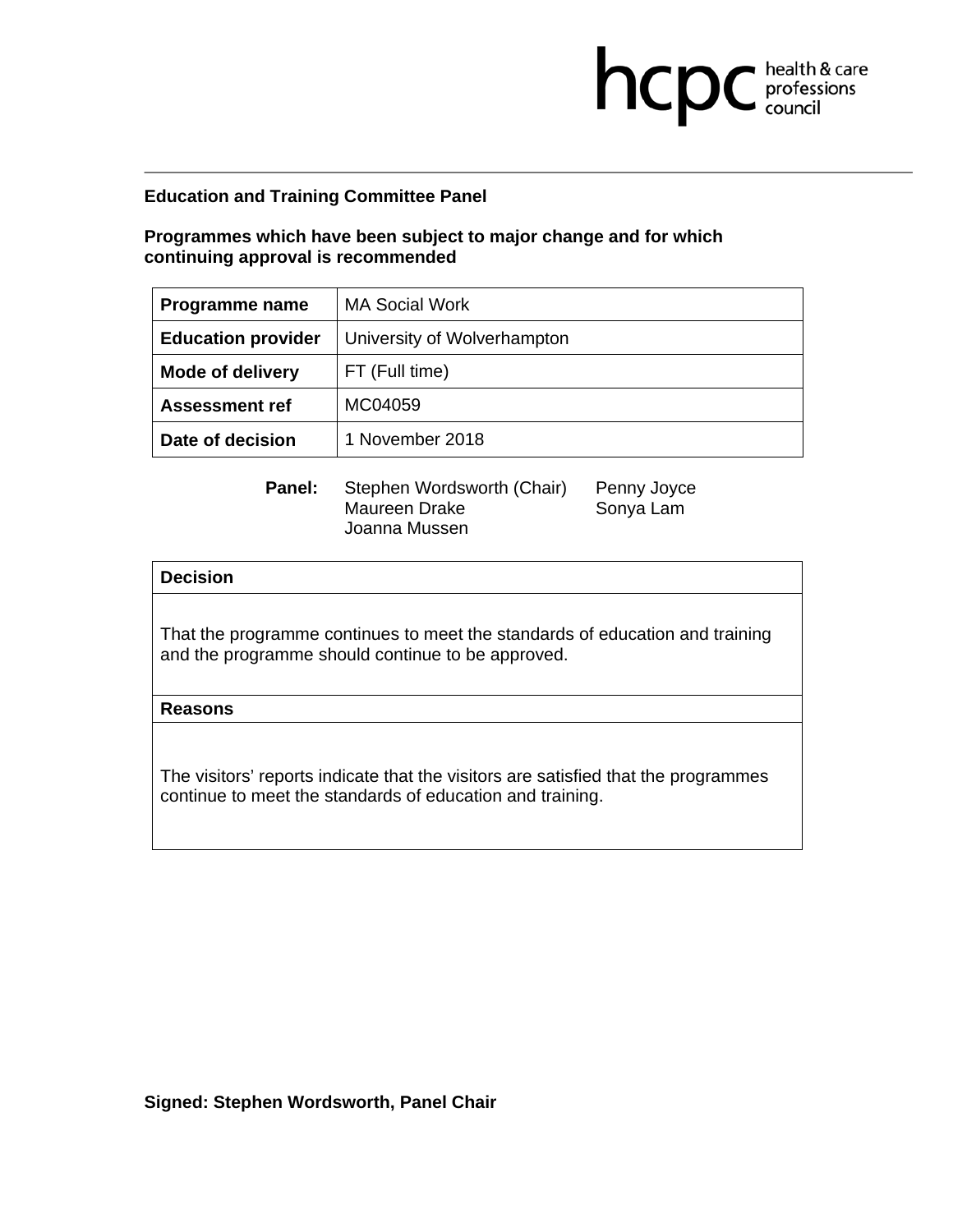## **Programmes which have been subject to major change and for which continuing approval is recommended**

| Programme name            | Supplementary Prescriber (Level 6) |
|---------------------------|------------------------------------|
| <b>Education provider</b> | University of York                 |
| <b>Mode of delivery</b>   | PT (Part time)                     |
| <b>Assessment ref</b>     | MC04063                            |
| Date of decision          | 1 November 2018                    |

 $Joyce$ 

**health & care** 

| Panel: | Stephen Wordsworth (Chair) | Penny Joyc |
|--------|----------------------------|------------|
|        | Maureen Drake              | Sonya Lam  |
|        | Joanna Mussen              |            |

## **Decision**

That the programme continues to meet the standards of education and training and the programme should continue to be approved.

#### **Reasons**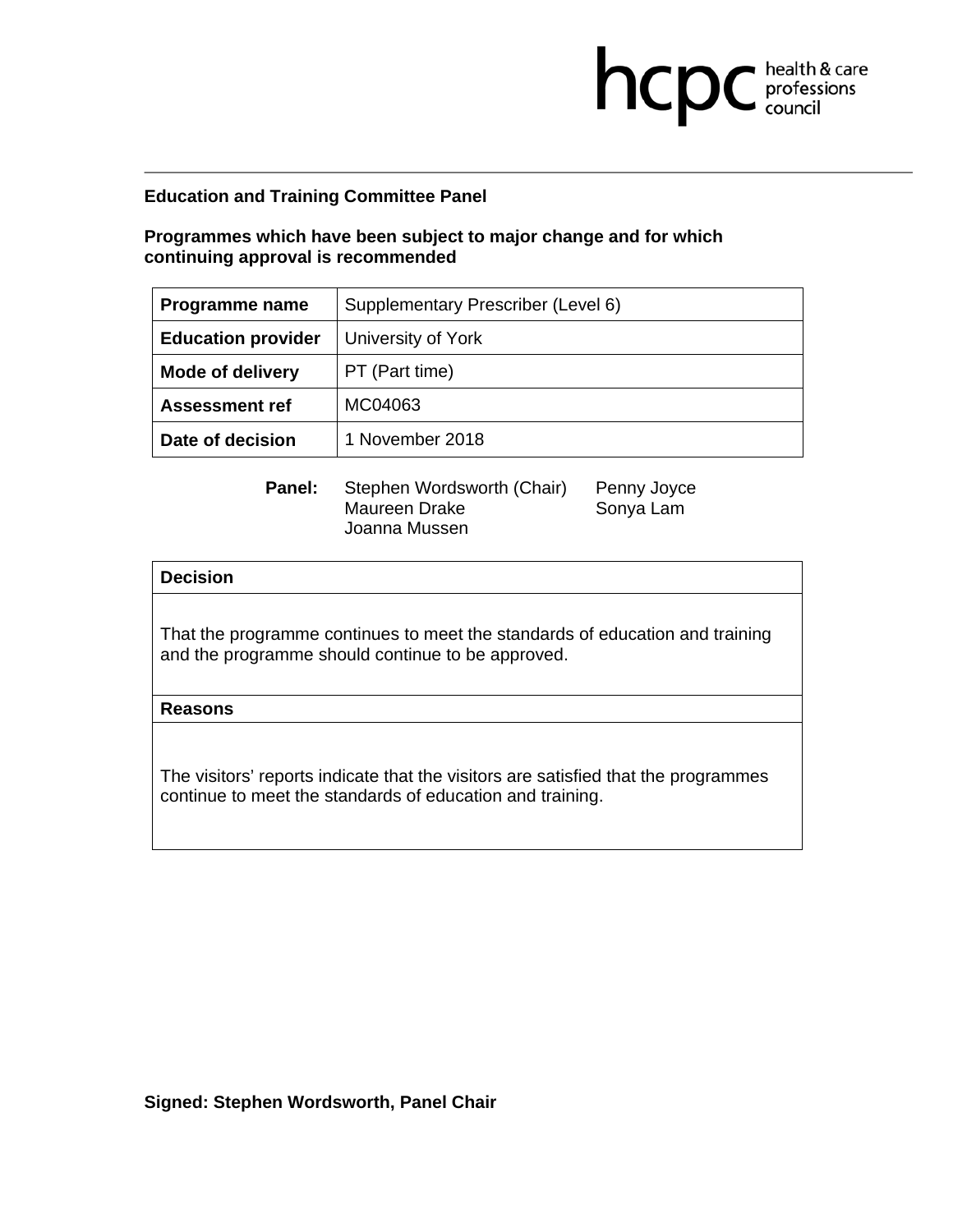## **Programmes which have been subject to major change and for which continuing approval is recommended**

| Programme name            | Supplementary Prescriber (Level 7) |
|---------------------------|------------------------------------|
| <b>Education provider</b> | University of York                 |
| <b>Mode of delivery</b>   | PT (Part time)                     |
| <b>Assessment ref</b>     | MC04064                            |
| Date of decision          | 1 November 2018                    |

**health & care** 

| Panel: | Stephen Wordsworth (Chair) | Penny Joyce |
|--------|----------------------------|-------------|
|        | Maureen Drake              | Sonya Lam   |
|        | Joanna Mussen              |             |

## **Decision**

That the programme continues to meet the standards of education and training and the programme should continue to be approved.

#### **Reasons**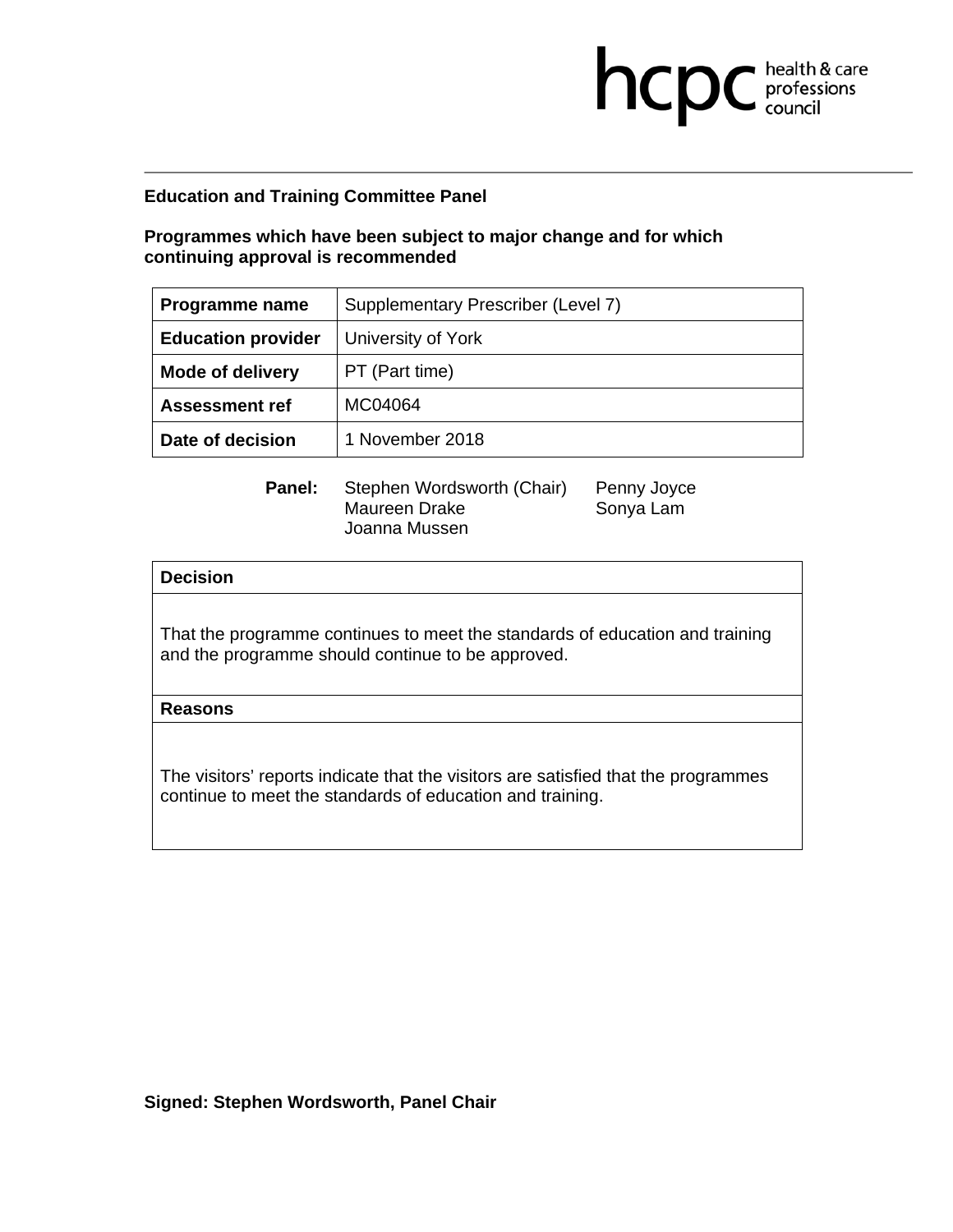## **Programmes which have been subject to major change and for which continuing approval is recommended**

| Programme name            | Independent and Supplementary Prescribing for Nurses,<br>Midwives and AHPs Level 6 |  |
|---------------------------|------------------------------------------------------------------------------------|--|
| <b>Education provider</b> | University of York                                                                 |  |
| Mode of delivery          | PT (Part time)                                                                     |  |
| <b>Assessment ref</b>     | MC04065                                                                            |  |
| Date of decision          | 1 November 2018                                                                    |  |

**health & care** 

| Panel: | Stephen Wordsworth (Chair) | Penny Joyce |
|--------|----------------------------|-------------|
|        | Maureen Drake              | Sonya Lam   |
|        | Joanna Mussen              |             |

## **Decision**

That the programme continues to meet the standards of education and training and the programme should continue to be approved.

#### **Reasons**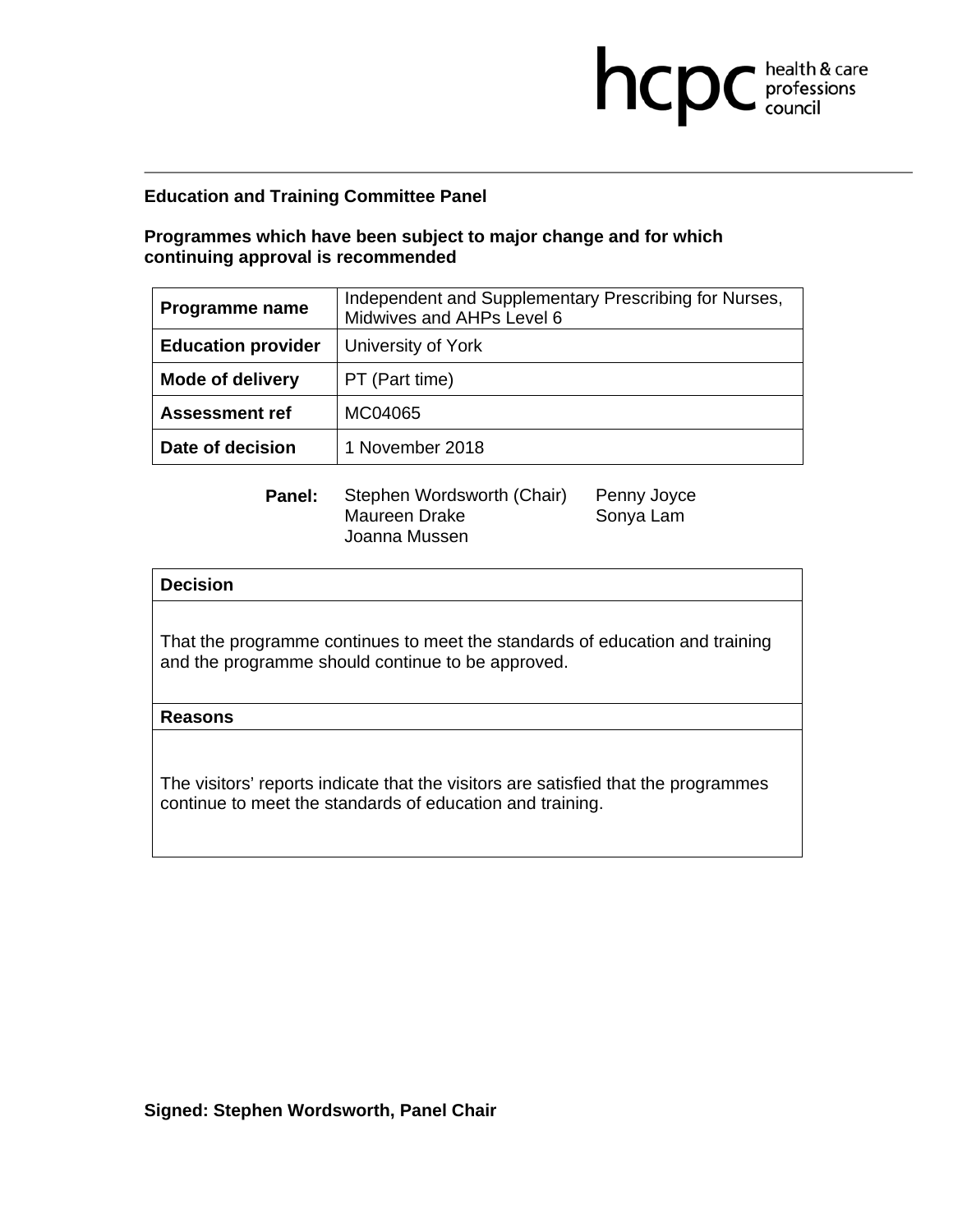## **Programmes which have been subject to major change and for which continuing approval is recommended**

| Programme name            | Independent and Supplementary Prescribing for Nurses,<br>Midwives and AHPs Level 7 |  |
|---------------------------|------------------------------------------------------------------------------------|--|
| <b>Education provider</b> | University of York                                                                 |  |
| <b>Mode of delivery</b>   | PT (Part time)                                                                     |  |
| <b>Assessment ref</b>     | MC04066                                                                            |  |
| Date of decision          | 1 November 2018                                                                    |  |

**health & care** 

| Panel: | Stephen Wordsworth (Chair) | Penny Joyce |
|--------|----------------------------|-------------|
|        | Maureen Drake              | Sonya Lam   |
|        | Joanna Mussen              |             |

# **Decision**  That the programme continues to meet the standards of education and training and the programme should continue to be approved.

#### **Reasons**